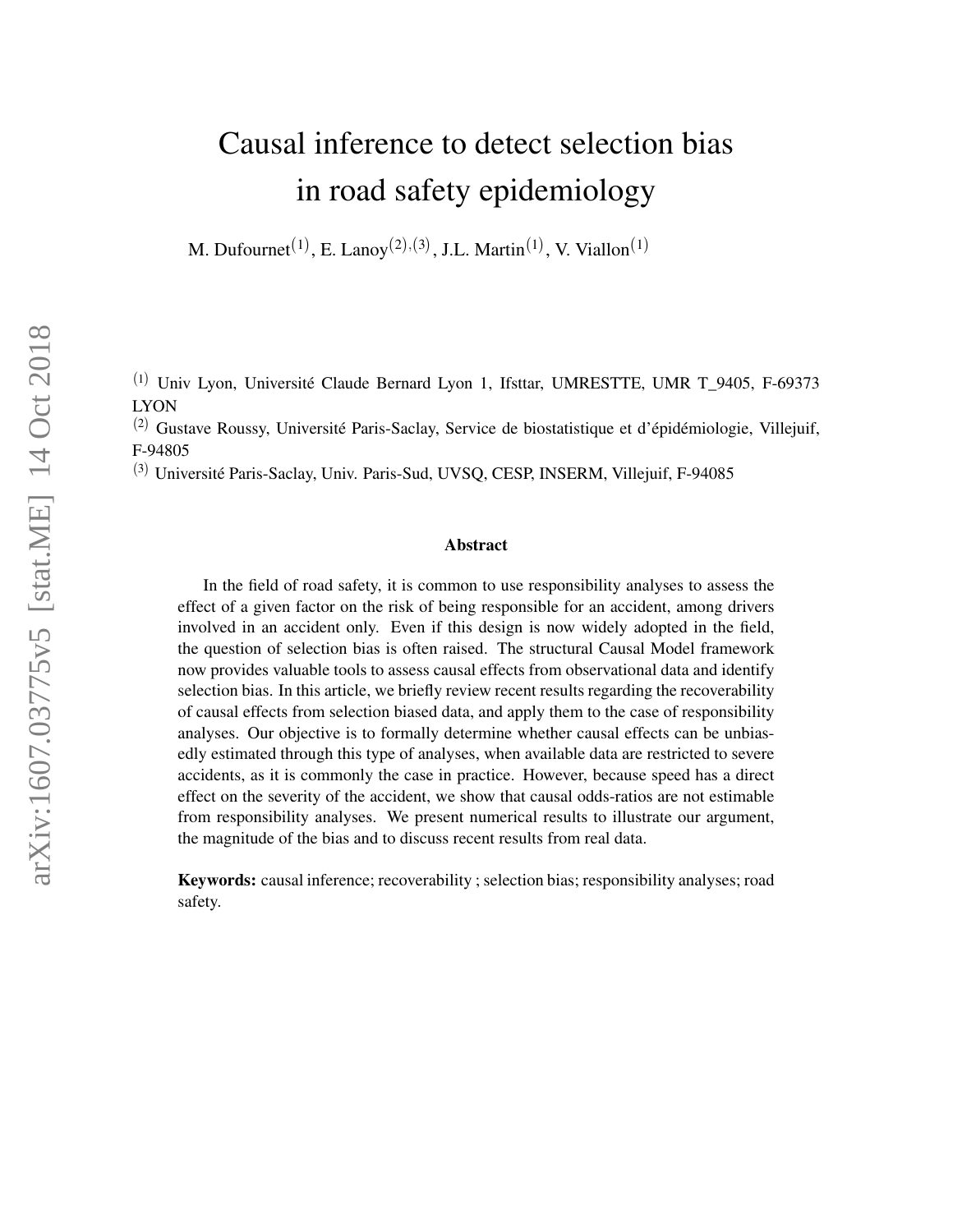## 1 Introduction

Research into road safety must recognise causality. Preventing road crashes, in the interest of public health and safety, implies identifying the underlying causes of crashes. In the field, main causes of the occurrence and severity of road crashes due to human behavior have been established: driving under the influence of alcohol or drugs, inappropriate speed, distracted driving, etc. Questions asked by decision-makers now mostly concern the magnitude of their causal effects, as well as the burden of deaths or victims attributable to these various causes of accident [\(Cummings et al.,](#page-16-0) [2006\)](#page-16-0).

In order to measure causal effects, the ideal designs are interventional studies such as the randomized clinical trial [\(Mill,](#page-17-0) [1843\)](#page-17-0). However, interventional studies are not always possible in epidemiology or clinical research, either for ethical, costs or other technical reasons [\(Baiocchi et al.,](#page-16-1) [2014\)](#page-16-1). Consequently, it is common to only have access to observational data. In this case, two main sources of bias often arise: confounding and selection bias [\(Hernán](#page-17-1) [et al.,](#page-17-1) [2002,](#page-17-1) [Greenland,](#page-16-2) [2003,](#page-16-2) [Elwert,](#page-16-3) [2013,](#page-16-3) [Elwert and Winship,](#page-16-4) [2014\)](#page-16-4).

In the case of road safety epidemiology, no interventional study can be performed for obvious ethical reasons. In addition, data are usually only available when the outcome of interest, the accident, occurred. Indeed, data are restricted to drivers and vehicles involved in road accidents only, and often to severe road accidents only (e.g., injury or fatal accidents). This extreme selection of data precludes the estimation of the effect of any exposure on the risk of car accident. Therefore, the first step before estimating causal effects is to define appropriate cases and controls. Two closely related approaches have been adopted to deal with this issue: quasi-induced exposure [\(Stamatiadis and Deacon,](#page-18-0) [1997\)](#page-18-0) and responsibility analysis [\(Smith and Popham,](#page-18-1) [1951,](#page-18-1) [Perchonok,](#page-17-2) [1978,](#page-17-2) [Terhune,](#page-18-2) [1986,](#page-18-2) [Brubacher et al.,](#page-16-5) [2014\)](#page-16-5). The general idea is to assess the causal effect of a given factor on the risk of being responsible for an accident, or a severe accident, among involved drivers. The two approaches first rely on the assessment of the responsibility of each driver involved in crashes, usually from police reports. They then consist in comparing responsible drivers with non-responsible drivers among involved drivers. The underlying assumption is that non-responsible drivers represent a random sample of the general driving population that was "selected" to crash by circumstances beyond their control and therefore have the same risk factor profile as other drivers on the road at the same time [\(Brubacher et al.,](#page-16-5) [2014,](#page-16-5) [Wahlberg and Dorn,](#page-18-3) [2007\)](#page-18-3). A standard claim is that "if this randomness assumption is met, then the risk estimate derived from a responsibility analyses would be expected to be similar to that from a standard case-control study" [\(Brubacher et al.,](#page-16-5) [2014,](#page-16-5) [Wahlberg and Dorn,](#page-18-3) [2007\)](#page-18-3). Thus, responsibility analyses would allow researchers to unbiasedly estimate the causal effect of any exposure on the risk of being responsible for an accident, by restricting the analysis to drivers involved in an accident only. Even if induced exposure and responsibility analyses are now widely adopted in the field [\(Asbridge et al.,](#page-16-6) [2013,](#page-16-6) [Salmi et al.,](#page-17-3) [2014,](#page-17-3) [Wahlberg,](#page-18-4) [2009\)](#page-18-4), some authors have raised questions about the validity of these approaches and the potential presence of selection bias. Indeed, the randomness assumption is questionable since the non-responsible drivers can be very different from the general driving population [\(Sanghavi,](#page-18-5) [2013\)](#page-18-5). Consequently, responsibility analyses could lead to biased estimations, even if relevant confounders have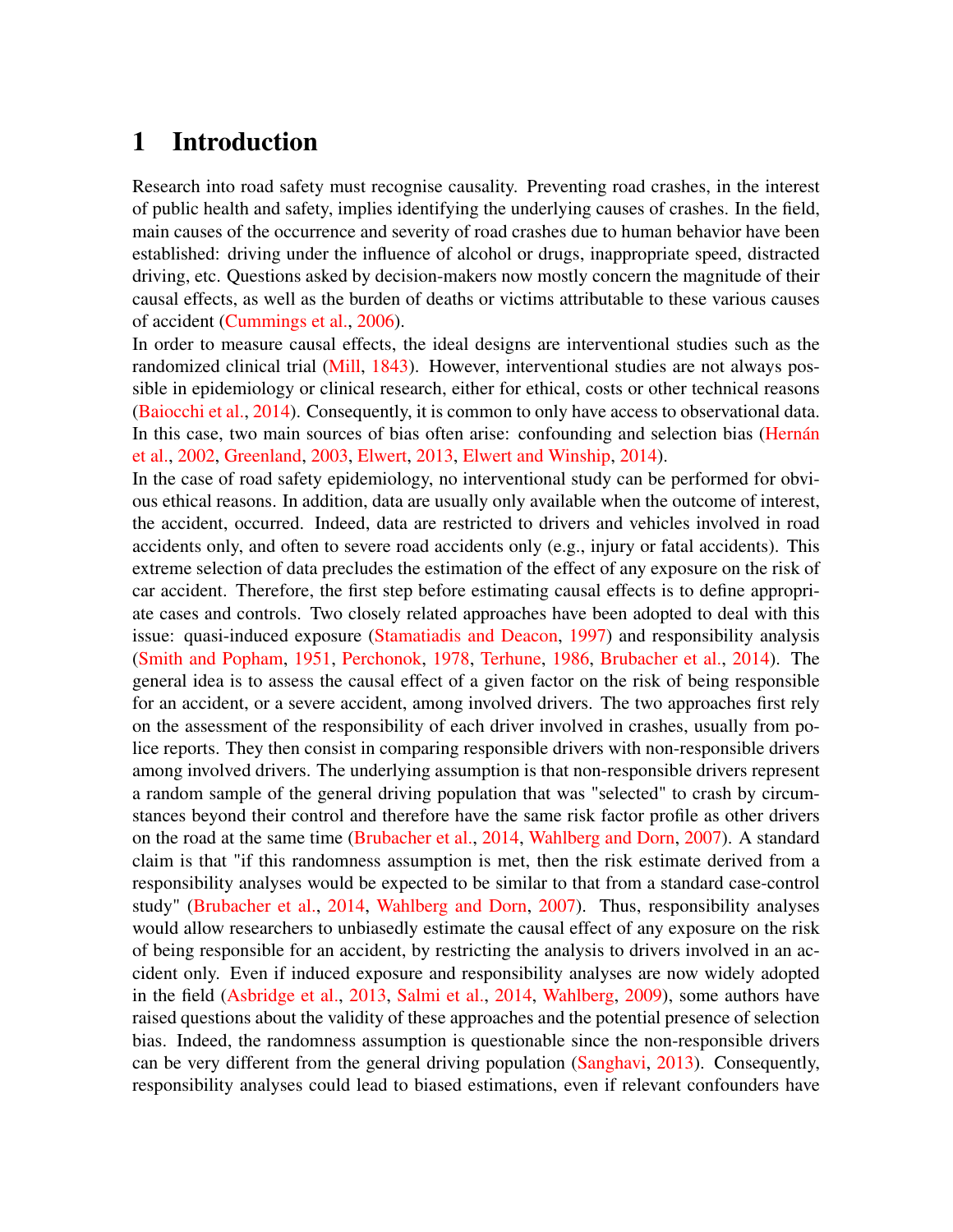been taken into account. Nethertheless, the question is still open and responsibility analyses are rarely discussed and challenged.

Our objective is to answer this question by determining whether the causal effects of a given factor can be unbiasedly estimated through responsibility analyses. The singularity of our work is to use the causal reasoning, the Structural Causal Model (SEM) framework, and recent results regarding the recoverability of causal effects in the presence of selection mechanism. Our results enable us to close the debate, unfortunately in favor of biased estimations, but they also give interesting leads to interpret and discuss estimations derived from responsibility analyses.

The article is organized as follows. In Section [2](#page-2-0) below, we briefly recall some basics of the SCM framework and recent results regarding *the recoverability* of causal effects in the presence of selection bias. In Section [3,](#page-5-0) the application to responsibility analyses is presented. In Section [4,](#page-9-0) we present results from a simple numerical analysis to illustrate the possible magnitude of bias, and we discuss recent results from real data. In Section [5,](#page-14-0) we conclude with leads for future research.

### <span id="page-2-0"></span>2 Causal inference in the presence of selection mechanism

In this section, we present the Structural Causal Model (SCM) framework and study the recoverability of causal effects in the general context of selection biased data.

We consider the scenario where *Y* denotes a dichotomous outcome, *X* a binary exposure of interest, and *W* is a vector of additional categorical variables. We will denote by  $\mathcal V$  the set of observable variables  $(X, W, Y)$ . The causal model M leading to Y can be graphically represented by a DAG *G* (Directed Acyclic Graph) [\(Pearl,](#page-17-4) [1995,](#page-17-4) [Greenland et al.,](#page-16-7) [1999,](#page-16-7) [Gly](#page-16-8)[mour,](#page-16-8) [2008\)](#page-16-8). In the SCM framework, the DAG is associated to a set of structural functions, each corresponding to one of the covariates in the D[A](#page-19-0)G. See Appendix A for more details. This set of equations allows the definition of  $Y_x$ , the counterfactual outcome that would have been observed in the counterfactual world where exposure would have been set to  $X = x$ , for  $x \in \{0,1\}$ . Then, causal effects can be precisely defined. In particular, in the simple case considered here where both *X* and *Y* are binary, the average causal total effect (ACE) of *X* on *Y* is defined as:

$$
ACE = \mathbb{E}(Y_1 - Y_0) = \mathbb{P}(Y_1 = 1) - \mathbb{P}(Y_0 = 1).
$$
 (1)

Here, the causal effect is defined on the excess risk scale, but causal risk ratio or odds-ratio can be defined similarly.

Causal inference is mainly concerned with the identification of  $\mathbb{P}(Y_x = y)$  for  $(x, y) \in$  $\{0, 1\}$  and then of the causal effects, from the distribution of the observed variables  $\mathbb{P}(\mathcal{V} = .)$ [\(Bareinboim and Tian,](#page-16-9) [2015\)](#page-16-9). When there is no selection bias, criteria such as the backdoor and the front-door criteria ensure the identifiability of causal effects [\(Pearl,](#page-17-4) [1995,](#page-17-4) [2009\)](#page-17-5). When selection bias is present, the binary variable *S* indicating inclusion in the study has to be added to *G*, leading to a new DAG *G<sup>s</sup>* . It is standard to represent *S* in a specific way in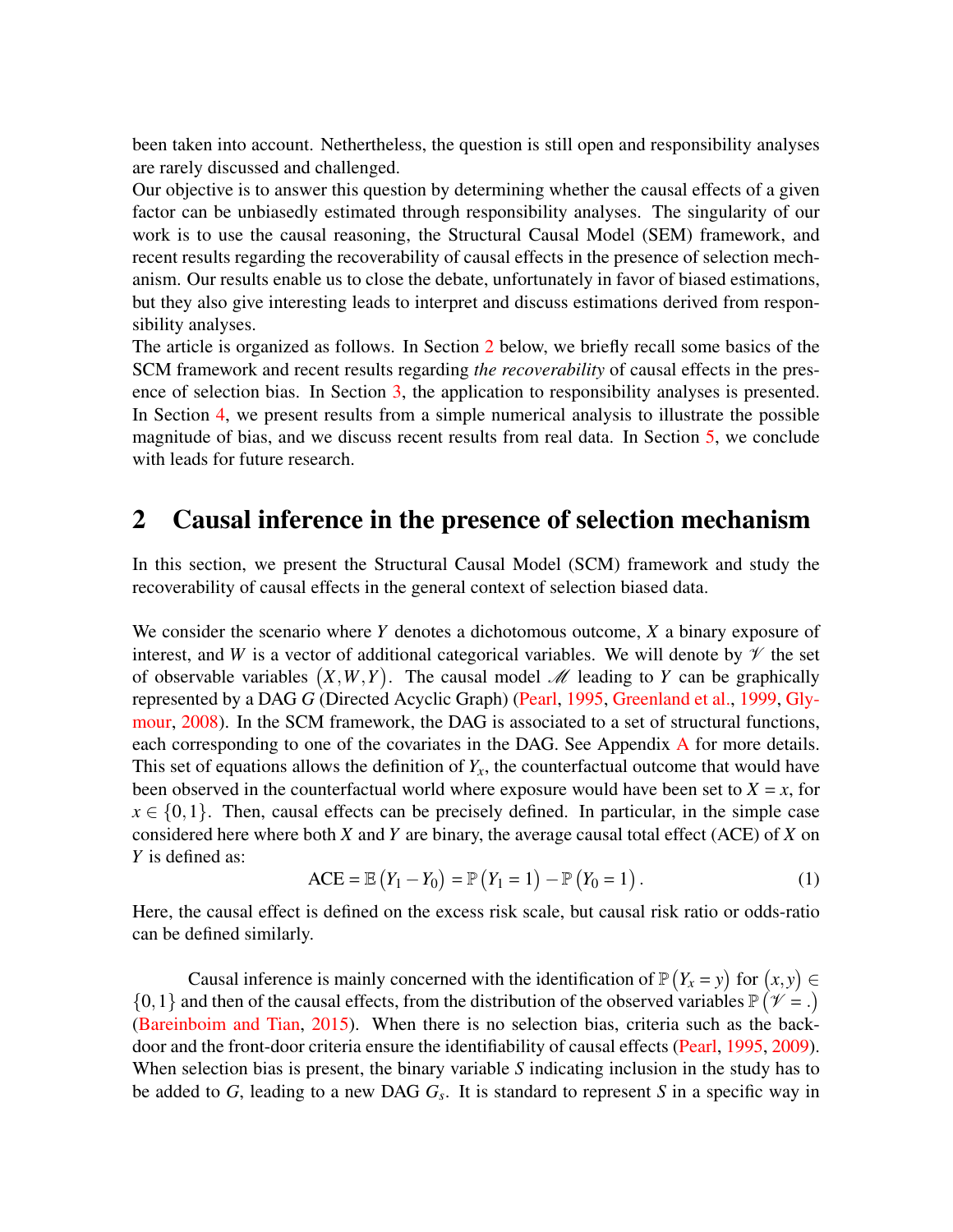*Gs* to emphasize that *S* does not play any role in the causal model described by *G* but plays a role in the selection process since data are only available for individuals for whom  $S = 1$  (see Figure [1\)](#page-3-0). Then, the question is the recoverability of  $\mathbb{P}(Y_x = y)$  for  $(x, y) \in \{0, 1\}$  in terms of the observable distribution  $\mathbb{P}(\mathcal{V} = . | S = 1)$  [\(Bareinboim and Pearl,](#page-16-10) [2012,](#page-16-10) [Bareinboim and](#page-16-9) [Tian,](#page-16-9) [2015\)](#page-16-9). Recoverability can be seen as a generalization of identifiability in the presence of selection bias. Whether this selection may result in biased estimation of the causal effects of interest depends on the structure of *G<sup>s</sup>* , and in particular on the arrows pointing to or emanating from *S* in *G<sup>s</sup>* [\(Hernán et al.,](#page-16-11) [2004\)](#page-16-11). Two types of results allow us to determine whether the causal effect is recoverable depending on the structure of the DAG *G<sup>s</sup>* . First, [Bareinboim and Tian](#page-16-9) [\(2015\)](#page-16-9) define necessary and sufficient conditions ensuring the recoverability of the quantity  $\mathbb{P}(Y_x = y)$ , and as a byproduct the recoverability of the causal effects (causal excess risk, causal relative risk, causal odds-ratio), in the presence of selection. Second, under additional assumptions, causal odds-ratios are recoverable from selection biased data in specific situations where the distribution  $P(Y_x = y)$  and other causal effects are not [\(Bareinboim and Pearl,](#page-16-10) [2012\)](#page-16-10). For illustration, and motivated by the context of responsibility analyses, we mostly focus on situations where inclusion in the study depends on the outcome *Y*, as in DAGs A and B of Figure [1.](#page-3-0) We also consider the case where *S* is a descendant of an intermediate variable (i.e., a descendant of *X*), as in DAG C of Figure [1.](#page-3-0)



<span id="page-3-0"></span>Figure 1: Examples of DAGs in the presence of selection bias

## 2.1 Recoverability of  $\mathbb{P}(Y_x = y)$  in the presence of selection mechanism

A central result for the recoverability of  $\mathbb{P}(Y_x = y)$  in the presence of selection is stated by [Bareinboim and Tian](#page-16-9) [\(2015\)](#page-16-9). As above, denote by *G* the DAG of interest, composed of the observable variables  $\mathcal{V}$ , and by  $G_s$  the DAG obtained after the addition of the selection variable *S* in *G*. For any  $C \subseteq V$ , further define  $G_C$  the subgraph of DAG *G* composed of the variables in *C* only. For any  $V_i \in \mathcal{V}$ , further denote by  $An(V_i)_{G_i}$  the union of  $V_i$  and the ancestors of  $V_i$  in DAG  $G$ . Then, Theorem 2 in [Bareinboim and Tian](#page-16-9)  $(2015)$  states that  $\mathbb{P}(Y_x = y)$  is recoverable from selection biased data if and only if

(C.1) 
$$
An(Y)_{G_{\mathscr{V}\setminus X}} \cap An(S)_{G_s} = \emptyset.
$$

Condition (C.1) above is violated in the three examples depicted in DAGs A, B and C of Figure [1.](#page-3-0) For instance, we have  $Y \in An(Y)_{G_{\mathcal{V} \setminus X}} \cap An(S)_{G_s}$  in DAGs A and B, and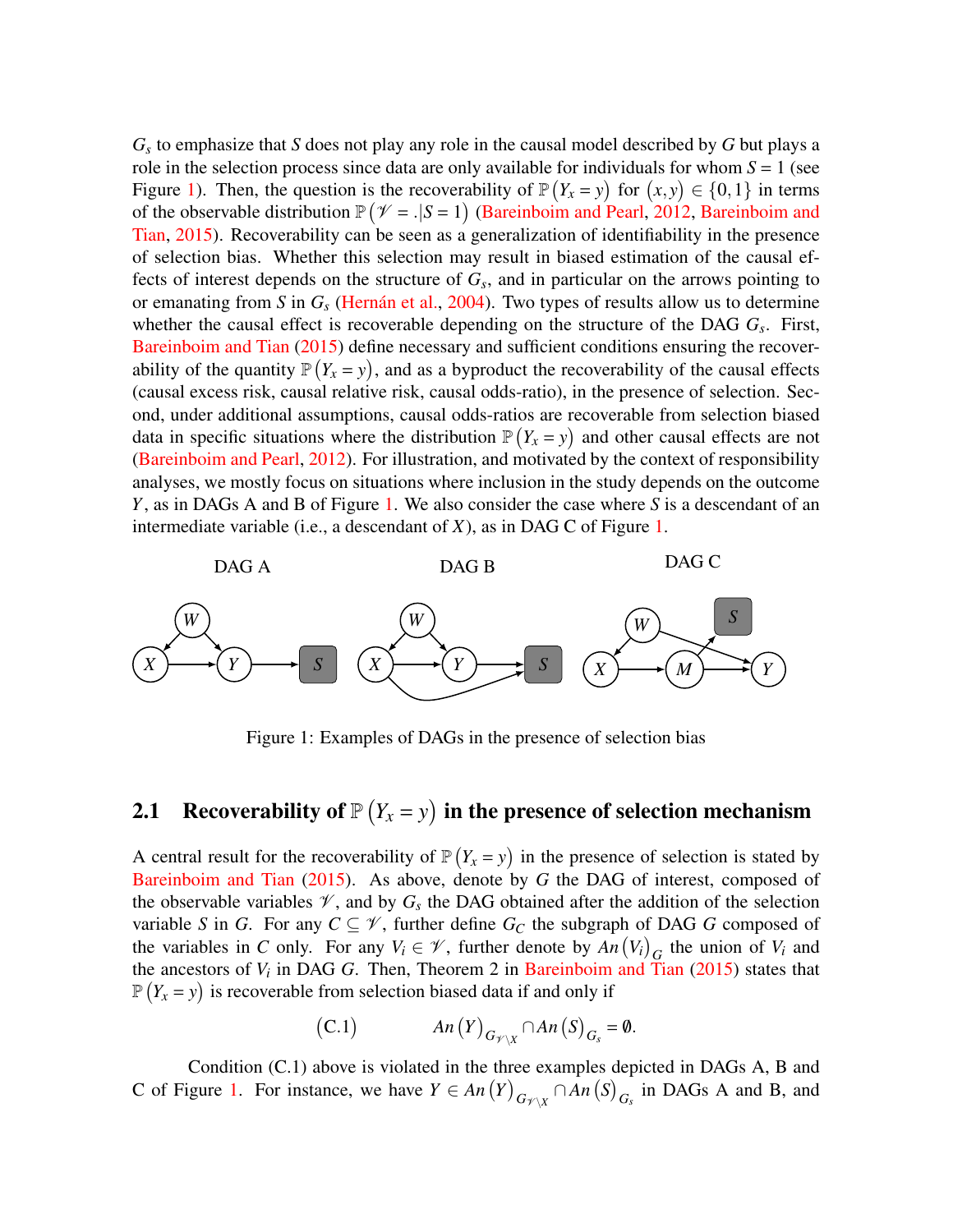$M \in An(Y)_{G_{\mathcal{V} \setminus X}} \cap An(S)_{G_s}$  in DAG C. Therefore,  $\mathbb{P}(Y_x = y)$  is not recoverable under these types of selection. Examples of DAGs ensuring that  $P(Y_x = y)$  is recoverable from selection biased data can be found in [Bareinboim and Tian](#page-16-9) [\(2015\)](#page-16-9).

#### 2.2 Recoverability of causal odds-ratios in the presence of selection bias

Assume that *W* is a vector of confounders between *X* and *Y*, as in DAGs A, B and C. Here, we consider the recoverability of *w*-specific causal odds-ratio

$$
COR(X,Y|W=w) = \frac{\mathbb{P}(Y_1 = 1|W=w) \mathbb{P}(Y_1 = 0|W=w)}{\mathbb{P}(Y_0 = 1|W=w) \mathbb{P}(Y_0 = 0|W=w)}.
$$

The *w*-specific causal odds-ratio is the causal odds-ratio in the stratum of the population defined by  $W = w$ . When *W* contains a set of sufficient confounders, conditional ignorability  $Y_x \perp\!\!\!\perp X|W$  holds [\(Pearl,](#page-17-6) [2000,](#page-17-6) [VanderWeele and Robins,](#page-18-6) [2009,](#page-18-6) [VanderWeele and Shpitser,](#page-18-7) [2011\)](#page-18-7), so that  $\mathbb{P}(Y_x = 1 | W = w) = \mathbb{P}(Y = 1 | X = x, W = w)$ . Then, *w*-specific causal odds-ratio equals the adjusted odds-ratio

$$
OR(X,Y|W=w) = \frac{\mathbb{P}(Y=1|X=1,W=w) \mathbb{P}(Y=0|X=1,W=w)}{\mathbb{P}(Y=1|X=0,W=w) \mathbb{P}(Y=0|X=0,W=w)}.
$$

Following Definition 2 of [Bareinboim and Pearl](#page-16-10) [\(2012\)](#page-16-10),  $OR(X, Y|W = w)$ , and then in our case  $COR(X, Y|W = w)$ , are recoverable from selection biased data if the assumptions embedded in the DAG renders it expressible in terms of the observable distribution  $\mathbb{P}(\mathcal{V} = .|S = 1)$ . The symmetry of the odds-ratio  $OR(X, Y|W = w) = OR(Y, X|W = w)$ makes it recoverable in specific situations where  $\mathbb{P}(Y_x = y)$  is not. More precisely, Theorem 1 in [Bareinboim and Pearl](#page-16-10) [\(2012\)](#page-16-10), or Corollary 4 in [Didelez et al.](#page-16-12) [\(2010a\)](#page-16-12), states that  $OR(X, Y | W = w)$  is recoverable from selection biased data if and only if

(C.2) 
$$
X \perp \!\!\!\perp S | (Y, W) \text{ or } Y \perp \!\!\!\perp S | (X, W).
$$

This condition holds under DAG A, but is not guaranteed under DAGs B and C. Consequently,  $OR(X, Y|W = w)$  and then  $COR(X, Y|W = w)$  are recoverable under DAG A, while they are not under DAGs B and C.

In this paragraph, we focus on DAGs A and B, i.e. on situations where inclusion depends on the outcome *Y*, as in responsibility analyses. Through these two DAGs, we can note that the *w*-specific causal odds-ratio is not recoverable as soon as the selection is affected by the outcome and the exposure. This situation is related to the general phenomenon called collider bias [\(Greenland,](#page-16-2) [2003,](#page-16-2) [Rothman et al.,](#page-17-7) [2008\)](#page-17-7). We will see that it is at play in responsibility analyses.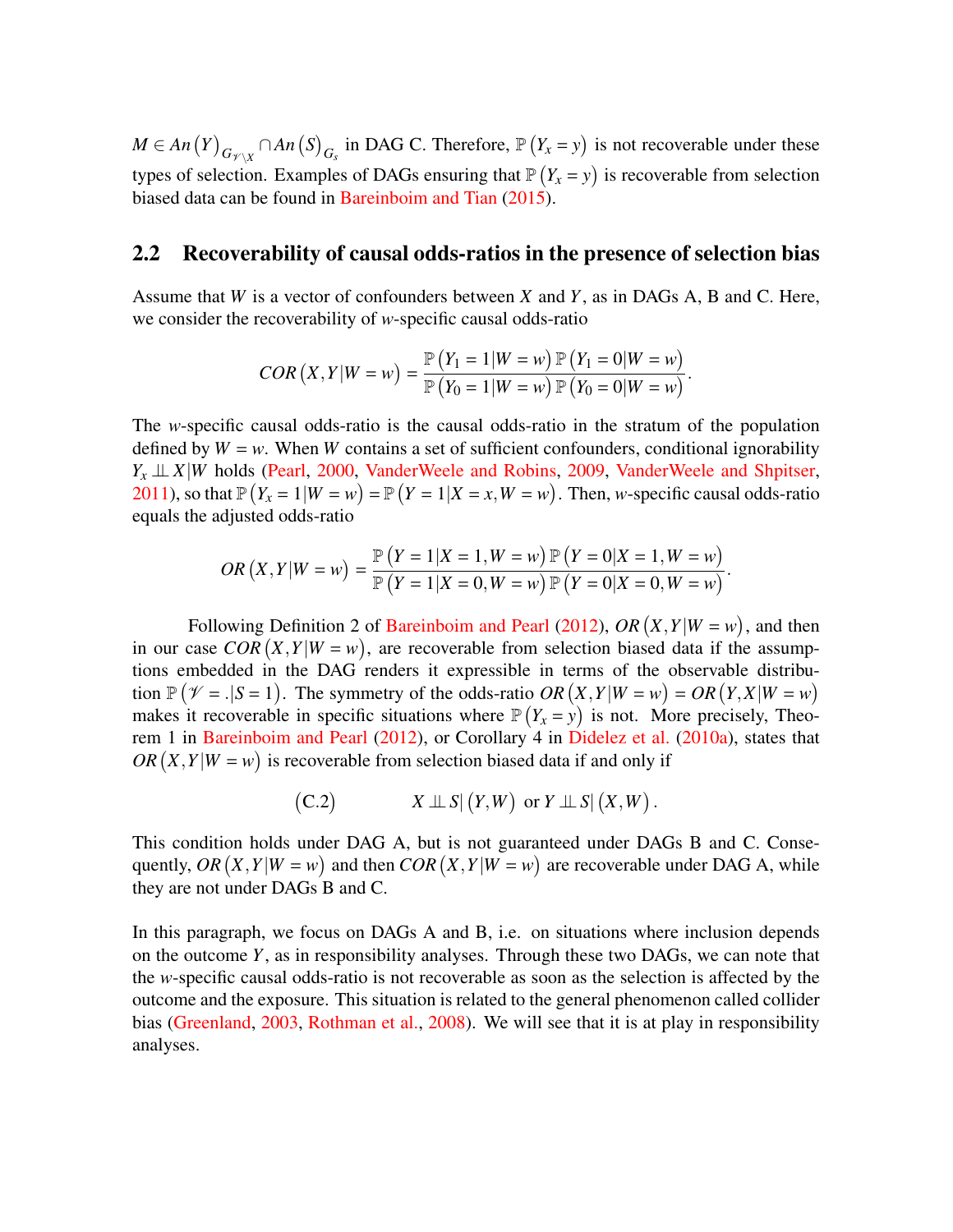## <span id="page-5-0"></span>3 Application to responsibility analyses

We can now check whether the conditions to recover causal total effects in the presence of selection bias hold in the particular setting of responsibility analyses. Under-reporting of crashes is a well-recognised problem; the more serious the crash, the more likely it is to be recorded [\(Amoros et al.,](#page-16-13) [2008\)](#page-16-13). As a result available data are often restricted to, or at least mostly concern, severe accidents. Here, we will consider the estimation of the causal total effect of a given exposure on the "responsibility" of a severe accident among drivers involved in a severe car crash.

#### 3.1 Formalization of responsibility analyses

First, let us formalize what "responsibility" means in responsibility analyses. In this context, the "responsibility" of a driver is not entirely driven by the determination of a legal fault. A driver involved in a crash is considered as responsible of this crash if he committed a driving fault (lane departure, failure to obey traffic signs, driving against traffic, etc), which should trigger the crash. Note that alcohol consumption or cannabis intoxication are traffic violation (illegal and frowned upon) but they are not driving faults. Rather, they are causes of driving faults. The responsibility, which is assigned after the crash from police reports, is a measure of the driving fault, which takes place before the crash. We will denote by *F* the binary variable indicating whether the driver commits a driving fault. Observe that this variable is defined for all drivers, not only those involved in a crash. Further denote by *A* the binary variable indicating whether this driver is involved in a severe accident. We can therefore consider the binary variable *R* indicating whether the driver is responsible for a severe accident. So,  $R = F \times A$ , and we have:

$$
\begin{cases}\nR = 1 & \text{if and only if } A = 1 \text{ and } F = 1 \\
R = 0 & \text{if } A = 1 \text{ and } F = 0 \\
R = 0 & \text{if } A = 0 \text{ even if } F = 1.\n\end{cases}
$$

First of all, we will focus on the recoverability of causal effects on the responsibility of a severe accident *R*. But, we will see in a second step that it can be sometimes useful to consider the recoverability of the *w*-specific causal odds ratio on the driving fault *F* which can serve as a basis to approximate the *w*-specific causal odds ratio on the responsibility of a severe accident *R*.

The DAG *G* below represents a simplified causal mechanism which leads to a severe accident from one driver's point of view. As already mentioned, an accident (severe or not) generally occurs because of a driving fault. That is the reason why there is an arrow from *F* to *A*. This driving fault is potentially caused by the considered exposure *X* (alcohol consumption, cannabis intoxication, cell-phone use...), hence the arrow from *X* to *F*. *X*, *F* and *A* may be affected by many confounders, like age, gender, daytime, period of the year, speed limit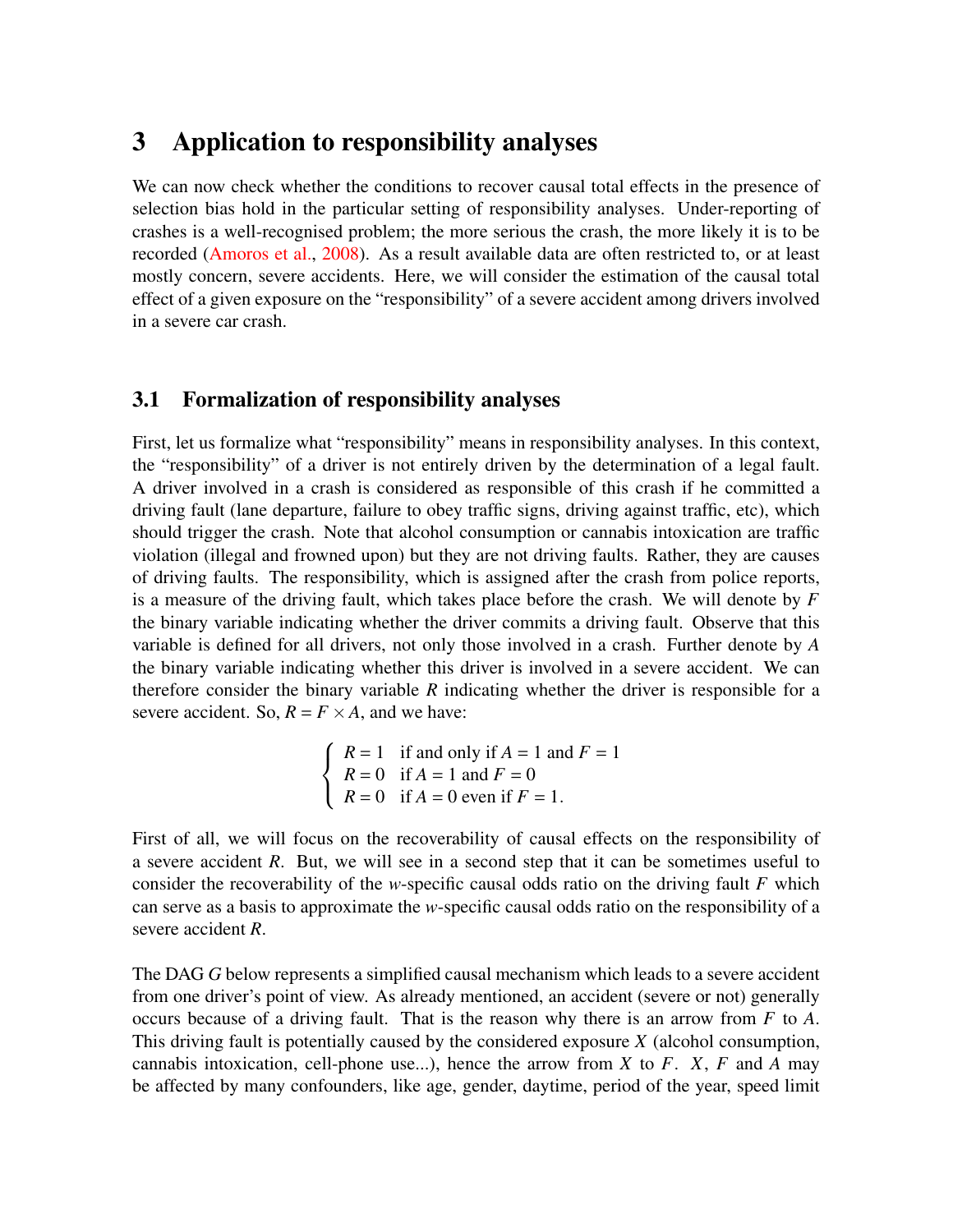etc. We denote by *W* the set of all confounders. Most often, the exposure *X* is related to speed. We denote by *V* the binary variable indicating whether a given driver drives at high or inappropriate speed. We first consider a case where *X* has an impact on high speed *V*, such as alcohol, so there is an arrow from *X* to *V*. *V* has an impact both on driving fault *F* and on severe accident *A*. Indeed, on the one hand, high speed has an impact on driving performances since high speed increases the risk of being unable to fit his driving to circumstances. Consequently, it increases the risk to commit a driving fault *F*. Driving at an inappropriate speed can also be considered as a driving fault. On the other hand, high speed has an impact on accident severity: the higher the speed, the more serious the crash. As other variables, *V* is also affected by *W*. Finally, *R* depends on *F* and *A*, because  $R = F \times A$ .



<span id="page-6-1"></span>Figure 2: DAG *G* representing the causal mechanism leading to the occurence of a severe accident *A*.

In Section [3.2,](#page-6-0) we apply the principles on the DAG illustrated by Figure [2,](#page-6-1) i.e when data are available for severe crashes only  $(A = 1)$  and the considered exposure *X* causes high speed *V*. In this case, selection is affected by both the outcome and the exposure, so we will see that the causal effect is not recoverable. In Section [3.3](#page-7-0) we will describe other situations where the causal effect could be well approximated.

#### <span id="page-6-0"></span>3.2 Recoverability of causal effects in responsibility analyses

In the DAG of Figure [2,](#page-6-1) *A* represents the occurence of a severe crash, on which selection depends in the sense that  $S = 1 \Rightarrow A = 1$ .

Because  $A \in An(R)$ <sub> $G_{V \setminus X} \cap An(S)$ <sub> $G_s$ </sub>, results presented in Section [2](#page-2-0) indicate that  $\mathbb{P}(R_x = r)$ </sub> is not recoverable in this context, for  $(x,r) \in \{0,1\}$ . Regarding *w*-specific odds-ratios, *COR*  $(X, R | W = w)$  is not recoverable since neither  $X \perp \!\!\!\perp S | (R, W)$  nor  $R \perp \!\!\!\perp S | (X, W)$  is guaranteed. On the one hand, the set  $(R, W)$  does not *d*-separate all the paths from *X* to *S* since it does not *d*-separate the path  $X \leftarrow V \longrightarrow A \longrightarrow S$ . On the other hand, the set  $(X, W)$  does not *d*-separate all the paths from *R* to *S* since  $(X, W)$  does not *d*-separate the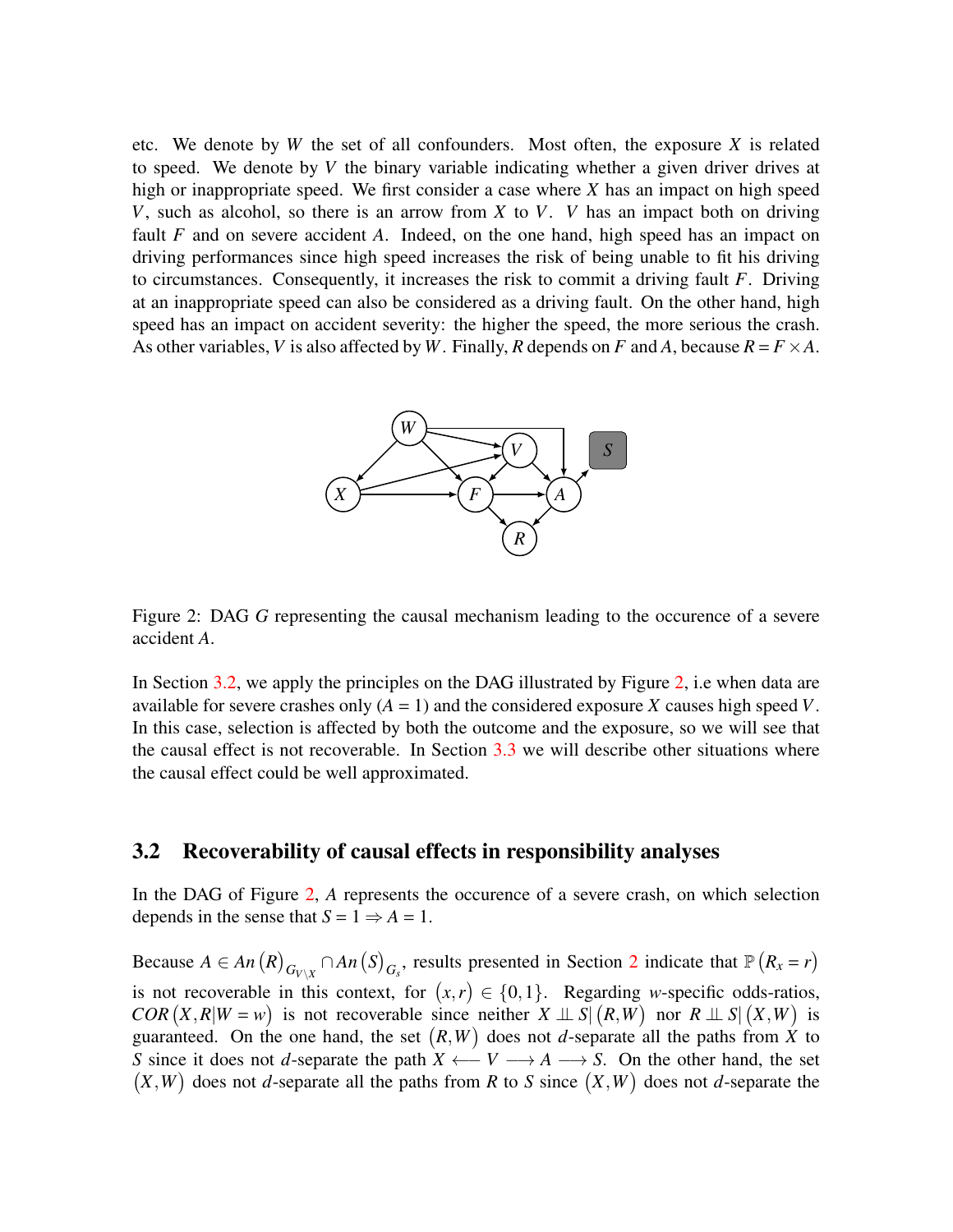path  $R \leftarrow F \longrightarrow A \longrightarrow S$ . As already mentioned, it is sometimes useful to consider the recoverability of  $COR(X, F|W = w)$ , but  $COR(X, F|W = w)$  is not recoverable here since neither  $X \perp \!\!\!\perp A | (F, W)$  nor  $F \perp \!\!\!\perp A | (X, W)$  generally holds.

Note that a more realistic assumption may be that the selection depends not only on the accident, but on *W* too. We can imagine that the selection depends on the type of road, since we observe more accidents on highway for a given level of severity. But even if the selection depends on *A* and *W*, the conclusions remain identical to the ones exposed here.

To recap, in the situation considered here where there is an arrow between *X* and *V*, and another one between *V* and *A*, the causal effect of interest is not recoverable. For instance, the estimation of the causal effect of alcohol in responsibility analyses focused on fatal accident is biased.

In other words, the estimable adjusted odds-ratio  $OR(X, R|W = w, A = 1)$ , which equals

$$
\frac{\mathbb{P}\left(R=1|X=1,W=w,A=1\right)\mathbb{P}\left(R=0|X=1,W=w,A=1\right)}{\mathbb{P}\left(R=1|X=0,W=w,A=1\right)\mathbb{P}\left(R=0|X=0,W=w,A=1\right)}.
$$

is not equal to *COR*  $(X, R|W = w)$ . It is important to further note that *OR*  $(X, R|W = w, A = 1)$ is not causal even inside the subpopulation  ${A = 1}$  [\(Frangakis and Rubin,](#page-16-14) [2002\)](#page-16-14), that is,  $OR(X, R | W = w, A = 1) \neq COR(X, R | W = w, A = 1)$ , with

$$
COR(X, R|W = w, A = 1) = \frac{\mathbb{P}(R_1 = 1|W = w, A = 1) \mathbb{P}(R_1 = 0|W = w, A = 1)}{\mathbb{P}(R_0 = 1|W = w, A = 1) \mathbb{P}(R_0 = 0|W = w, A = 1)}.
$$

See Appendix [C](#page-23-0) for more details.

Consequently, adjusted odds-ratios  $OR(X, R|W = w, A = 1)$  available in responsibility analyses have to be interpreted with caution when available data are restricted to severe accidents. They correspond neither to causal quantities generalizable to people outside the population of injured drivers, nor to causal quantities inside this population.

#### <span id="page-7-0"></span>3.3 Recoverability of causal effect in other situations

In this part, we study whether causal odds-ratios  $COR(X, R|W = w)$  could be approximated if some paths were absent in the DAG of Figure [2.](#page-6-1)

We consider three situations (See Figure [3\)](#page-8-0): the case  $(i)$  where *X* would not be a cause of *A*, the case *ii* where *X* would not be a cause of *V* and *V* would not be a cause of *F* and the case *iii* where *X* would not be a cause of *V*.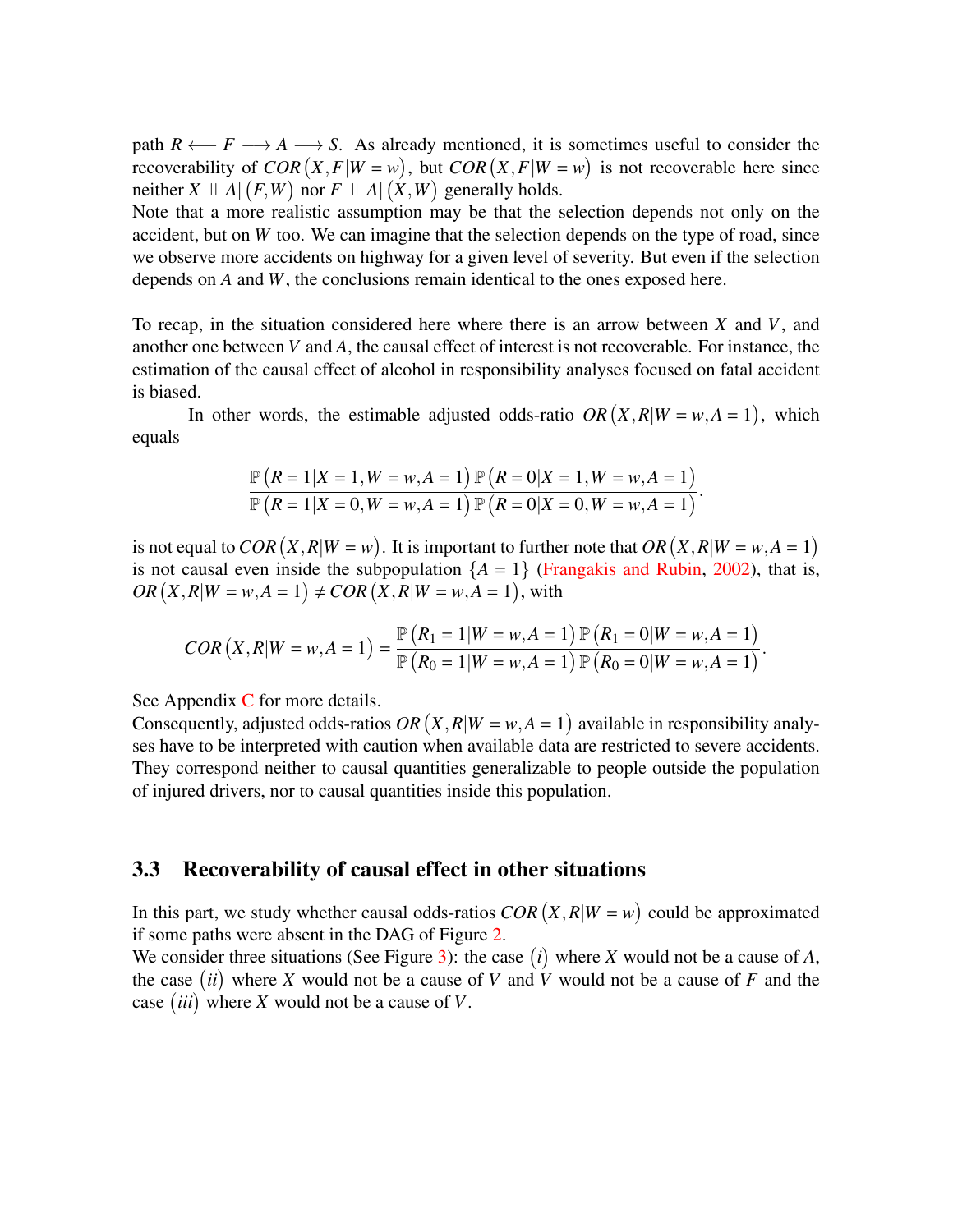*(i) V* would not be a direct cause of *A*

*(ii) X* would not be a cause of *V* and *V* would not be a cause of *F*





<span id="page-8-0"></span>Figure 3: Other possible DAGs in responsibility analyses

In cases (*i*) and (*ii*), the conditional independence  $X \perp A | (F, W)$  holds, so that  $COR(X, R | W = w)$  can be well approximated by  $COR(X, F | W = w)$ . Indeed, although neither  $\mathbb{P}(R_x = r)$  nor  $COR(X, R|W = w)$  is recoverable (as in Section [3.3\)](#page-7-0),  $COR(X, F|W = w)$ is recoverable because  $X \perp \!\!\!\perp S | (F, W)$ , which is implied by  $X \perp \!\!\!\perp A | (F, W)$ . In other words,  $COR(X, F | W = w) = OR(X, F | W = w, A = 1) = OR(X, R | W = w, A = 1)$ , which equals

$$
\mathbb{P}\left(F=1|X=1,W=w,A=1\right)\mathbb{P}\left(F=0|X=1,W=w,A=1\right)
$$
\n
$$
\mathbb{P}\left(F=1|X=0,W=w,A=1\right)\mathbb{P}\left(F=0|X=0,W=w,A=1\right)
$$
\n
$$
=\frac{\mathbb{P}\left(R=1|X=1,W=w,A=1\right)\mathbb{P}\left(R=0|X=1,W=w,A=1\right)}{\mathbb{P}\left(R=1|X=0,W=w,A=1\right)\mathbb{P}\left(R=0|X=0,W=w,A=1\right)},
$$

where the last equality comes from the fact that  $F = R$  in the subpopulation  ${A = 1}$ . In addition, if  $\mathbb{P}(F_x = 1 | W = w)$  and  $\mathbb{P}(R_x = 1 | W = w)$  are both small for  $x \in \{0, 1\}$ , it can be shown that

<span id="page-8-1"></span>
$$
COR(X, R|W = w) \approx COR(X, F|W = w).
$$
\n(2)

See Appendix [B](#page-23-1) for the proof of this result. Therefore, if  $\mathbb{P}(F_x = 1 | W = w)$  and  $\mathbb{P}(R_x = 1 | W = w)$  are small,  $COR(X, R | W = w)$  is approximately recoverable in case (*i*).

Unfortunately, cases  $(i)$  and  $(ii)$  are not realistic. In case  $(i)$ , the assumption that high speed *V* would not be a cause of a severe accident does not seem reasonable. The absence of an arrow from *V* to *A* might be more plausible if *A* represents the occurence of an accident, irrespective to its severity. In this situation, and considering driving at high or inappropriate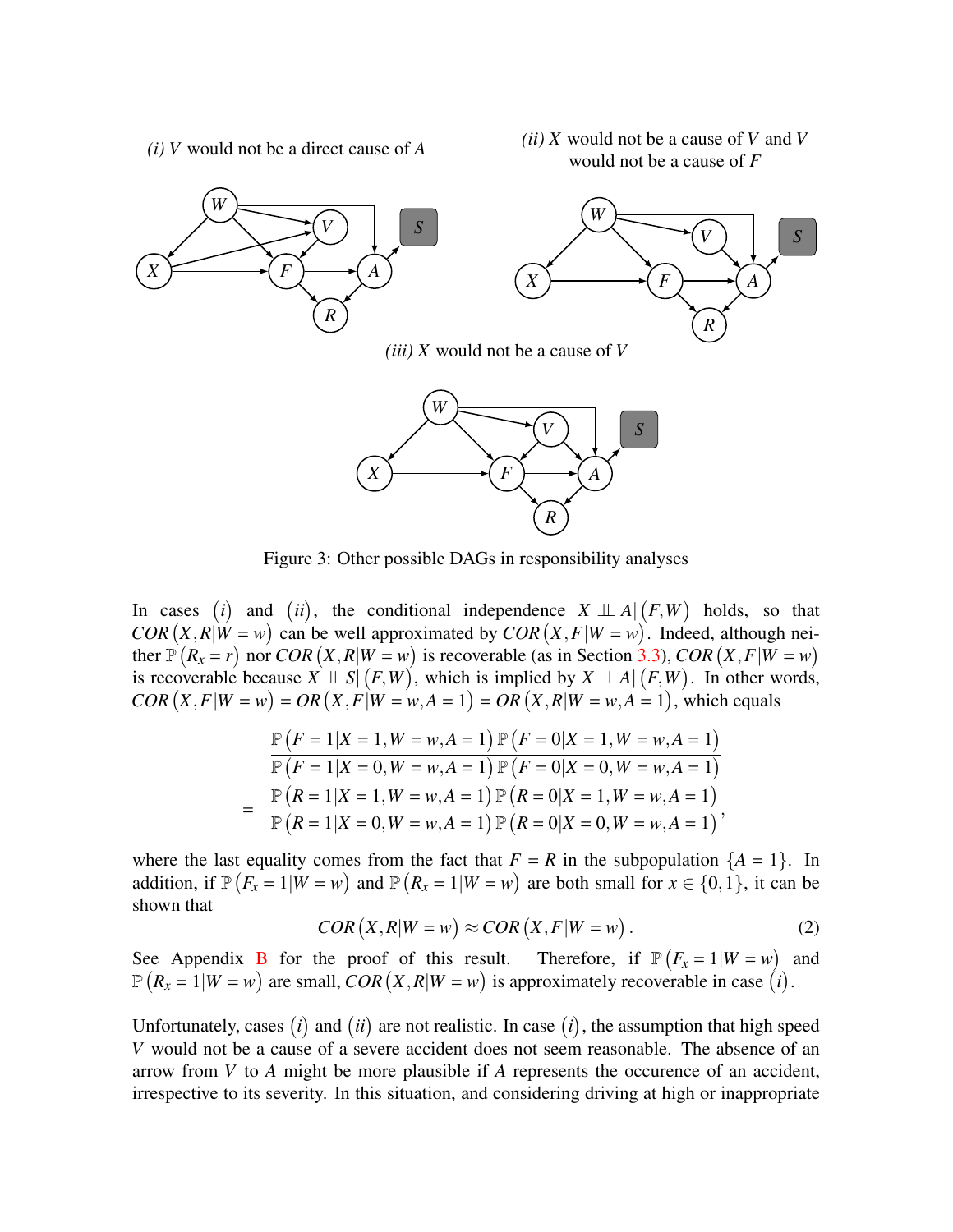speed as a driving fault *F*, then it might be argued that there is no arrow from *V* to *A*. The absence of this arrow would still remain questionable. In case  $(ii)$ , the absence of an arrow from *V* to *F* does not seem plausible. Indeed, high speed increases the risk of loss of control and consequently the risk to commit a driving fault *F*.

Then case *(iii)* appears as the most plausible. However, condition  $X \perp A | (F, W)$  does not hold in this case since  $(F, W)$  does not block the path  $X \longrightarrow F \longleftarrow V \longrightarrow A$ . We have  $X \perp A | (F, W, V)$  so that  $COR(X, R | W = w, V = v)$  is recoverable under case *(iii)*. It requires *V* to be observed, which is rarely the case in practice.

## <span id="page-9-0"></span>4 Numerical illustration

Above, we have shown that the absence of bias in responsibility analyses is only guaranteed if  $X \perp A | (F, W)$  holds, which is not the case under realistic DAGs. However, for practitioners, it is useful to quantify the magnitude of an identified bias. Here, we present results from a simple numerical study to give a first quantification of the magnitude of bias induced by responsibility analyses in a simple causal model, and where *X* could represent alcohol consumption. Note that we do not consider any sampling properties and hence do not simulate data. Rather we compare theoretical quantities under a given choice of a joint distribution of *X*,*V*,*F*,*A*,*R*,*W* [\(Didelez et al.,](#page-16-15) [2010b\)](#page-16-15).

#### 4.1 Full model

We consider a model consistent with the DAG of Figure [2.](#page-6-1) More precisely, our causal model is obtained by specifying the structural functions  $f_F$ ,  $f_A$ ,  $f_X$ , and  $f_V$  as well as the distributions of the disturbances  $\varepsilon_F$ ,  $\varepsilon_A$ ,  $\varepsilon_X$ , and  $\varepsilon_V$ .

Denote the indicator function by I<sub></sub>. Define four independent random variables  $\varepsilon_F$ ,  $\varepsilon_A$ ,  $\varepsilon_X$ , and  $\varepsilon_V$  distributed according to a uniform distribution over the interval 0,1. For any given  $p_X \in (0,1)$ , define  $X = \mathbb{I}\varepsilon_X \leq p_X$  so that  $X \sim B(p_X)$  is a Bernoulli variable. We consider the special case where  $p_X = 0.5$ . Now, introduce the sigmoid function h  $(x) = (1 + \exp(-x))^{-1}$ , and set, for any  $(x, v, f) \in \{0, 1\}^3$  and for a set of real parameters  $\alpha_0, \alpha_X, \beta_0, \beta_X, \beta_V, \gamma_0, \gamma_F, \gamma_V$ .

$$
p_V(x) = h(\alpha_0 + \alpha_X x)
$$
  
\n
$$
p_F(x, v) = h(\beta_0 + \beta_X x + \beta_V v)
$$
  
\n
$$
p_A(f, v) = h(\gamma_0 + \gamma_F f + \gamma_V v).
$$

Finally, variables *V*, *F*, *A*, *R* are defined as

$$
V = \mathbb{I}\varepsilon_V \leq p_V(X),
$$
  
\n
$$
F = \mathbb{I}\varepsilon_F \leq p_F(X, V),
$$
  
\n
$$
A = \mathbb{I}\varepsilon_A \leq p_A(F, V),
$$
  
\n
$$
R = F \times A.
$$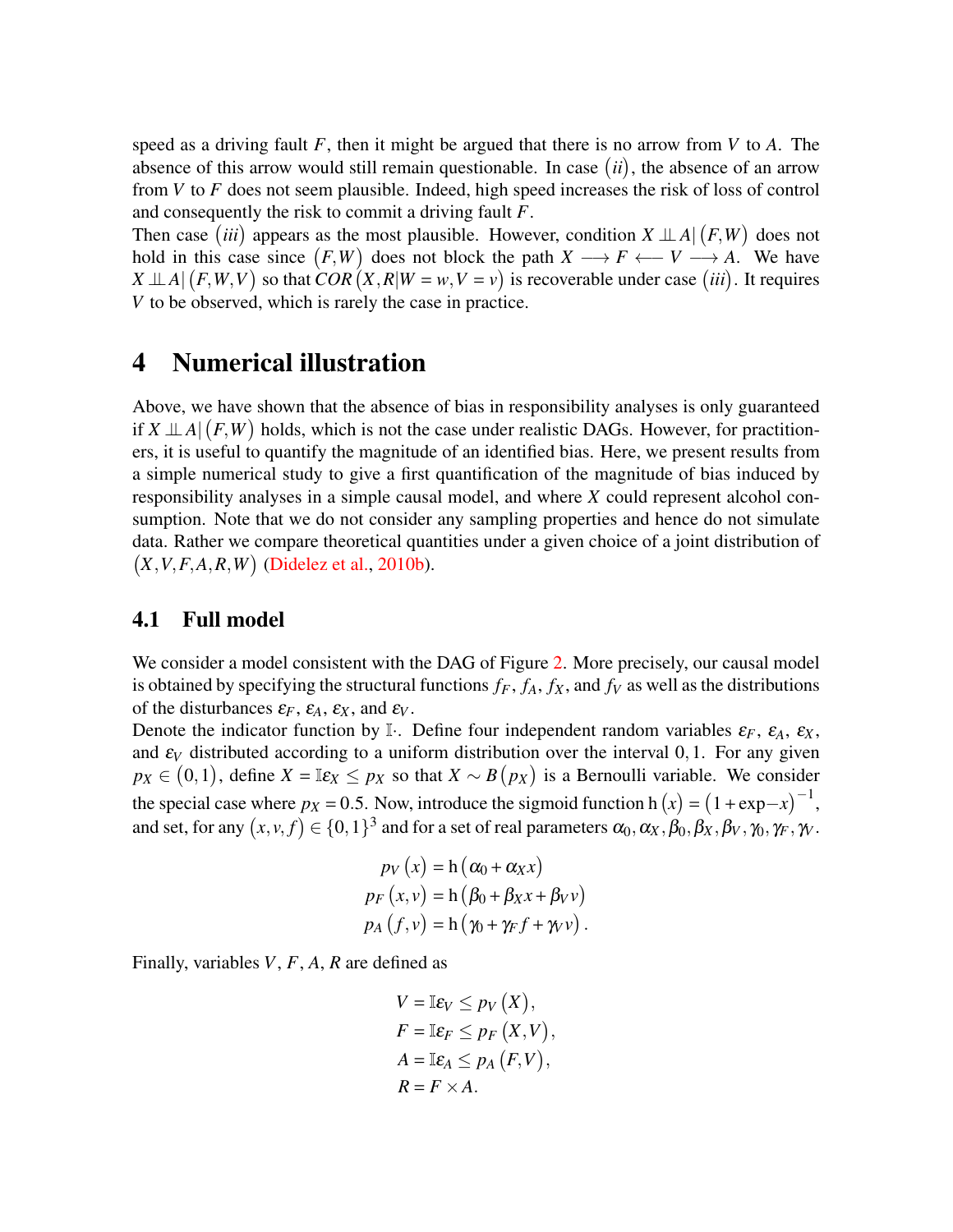Moreover, for  $v > 0$ , we set

$$
\alpha_0 = -\frac{1}{2}\alpha_X
$$
  
\n
$$
\beta_0 = -\frac{1}{2} (\beta_X + \beta_V - v)
$$
  
\n
$$
\gamma_0 = -\frac{1}{2} (2h(v) \gamma_F + \gamma_V - v)
$$

See Appendix [D](#page-24-0) for details

Then, we compute causal effects and the measure of association on the odds-ratio scale defined below :

$$
COR(X, F|W = w) = \frac{\mathbb{P}(F_1 = 1|W = w) \mathbb{P}(F_1 = 0|W = w)}{\mathbb{P}(F_0 = 1|W = w) \mathbb{P}(F_0 = 0|W = w)},
$$
  
\n
$$
COR(X, R|W = w) = \frac{\mathbb{P}(R_1 = 1|W = w) \mathbb{P}(R_1 = 0|W = w)}{\mathbb{P}(R_0 = 1|W = w) \mathbb{P}(R_0 = 0|W = w)},
$$
  
\n
$$
OR(X, R|W = w, A = 1) = OR(X, F|W = w, A = 1)
$$
  
\n
$$
= \frac{\mathbb{P}(F = 1|X = 1, W = w, A = 1) \mathbb{P}(F = 0|X = 1, W = w, A = 1)}{\mathbb{P}(F = 1|X = 0, W = w, A = 1) \mathbb{P}(F = 0|X = 0, W = w, A = 1)}.
$$

See Appendix  $E$  for the analytic formulas used to compute these effects.

#### 4.2 Numerical results

We present results under configurations where  $\beta_V = 1$  and  $\gamma_F = 4$ , because speed *V* increases the risk of comitting a fault and because *F* largely increases the risk of having an accident. The choice  $v = 13$  leads to prevalences of *A*, *R*, and *F* inferior than 10<sup>-6</sup>%, which can be considered as realistic. Then, we make the three remaining parameters,  $\alpha_X$ ,  $\beta_X$  and  $\gamma_V$ , vary between 0 and 3, because alcohol *X* increases speed *V* and the risk of committing a fault *F*, and *V* increases the severity of the accident. Results are presented in Figure [4.](#page-11-0)

In the situation where  $\alpha_X \neq 0$  and  $\gamma_V \neq 0$ , we observe differences between the three quantities  $COR(X, R | W = w)$ ,  $COR(X, F | W = w)$  and  $OR(X, R | W = w, A = 1)$ , and they increase with  $\alpha_X$  or  $\beta_X$ . So, in the general case where *X* increases the risk to drive fast *V* and high speed *V* increases the risk of being involved in a severe crash *A*, *OR*  $(X, R|W = w, A = 1)$  is smaller than the true causal effect  $COR(X, R|W = w)$  in our simulation setting. Finally, the higher the value of  $\gamma$  and  $\alpha$ <sub>X</sub> or  $\beta$ <sub>X</sub>, the higher the bias.

When  $\gamma = 0$ , which corresponds to the absence of an arrow between *V* and *A* (see case *(i)* in Figure [3\)](#page-8-0), we observe no difference between  $OR(X, R|W = w, A = 1)$  and  $COR(X, F|W = w)$ ,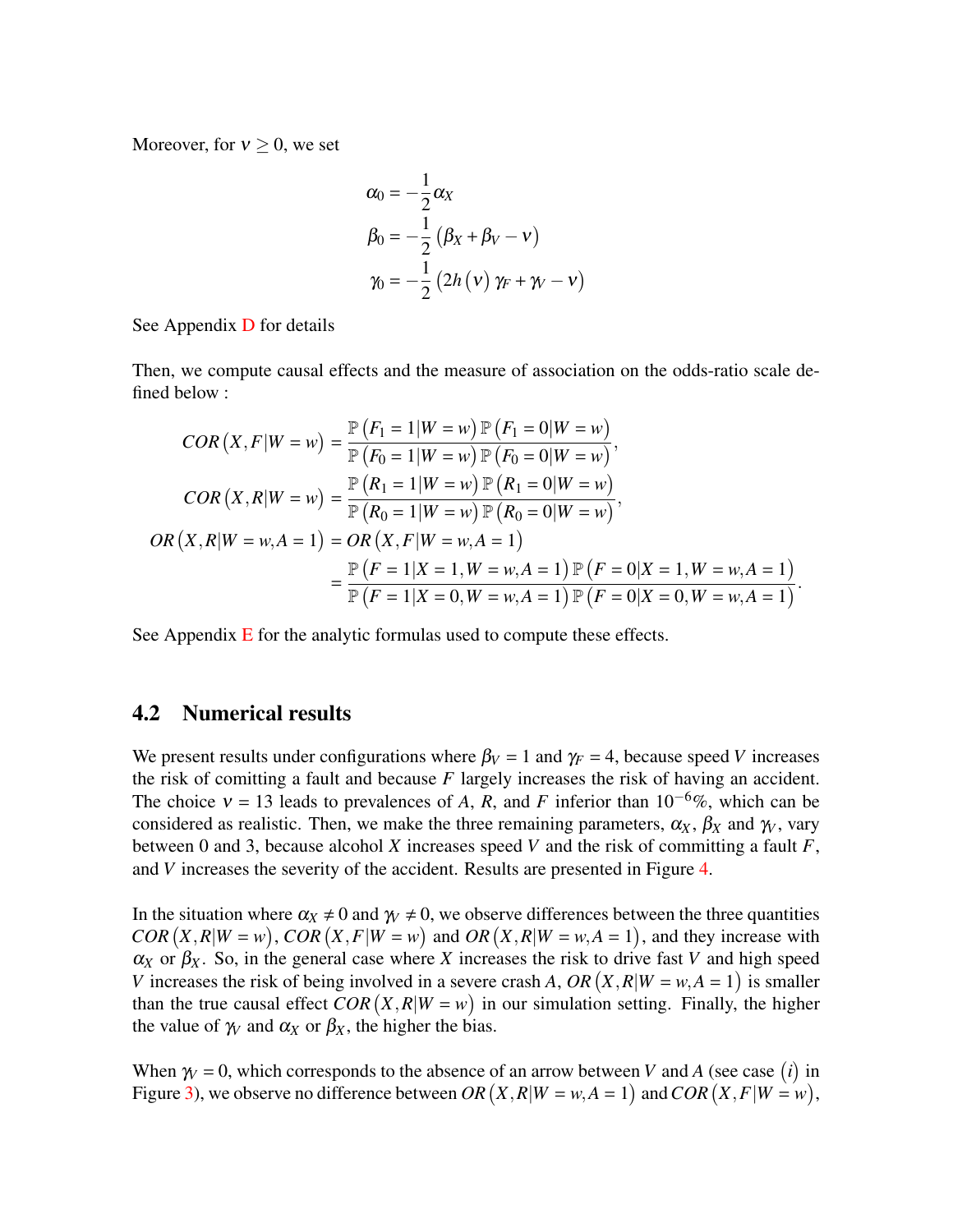

<span id="page-11-0"></span>Figure 4: Causal and associational odds-ratios in the case where  $\beta_V = 1$  and  $\gamma_F = 4$ , and for varying values of the other parameters  $\alpha_X, \beta_X, \gamma_V$ . In each panel, along the *x* axis,  $\alpha_X$  or  $\beta_X$ are varied from 0 to 3, and the other parameter is set to 1.

and only a tiny one between  $COR(X, F|W = w)$  and  $COR(X, R|W = w)$ , whatever the values of  $\alpha_X$  or  $\beta_X$  (the difference between  $COR(X, R|W = w)$  and  $COR(X, F|W = w)$ is so small can not even be seen on Figure [4\)](#page-11-0). This confirms that, in this situation,  $COR(X, R|W = w) \simeq COR(X, F|W = w)$ , so that  $COR(X, R|W = w)$  can be wellapproximated by  $COR(X, F|W = w)$ . In a setting where  $v = 2$ , which is less realistic from the perspective of responsibility analyses since this would correspond to  $P(F = 1) \approx 11\%$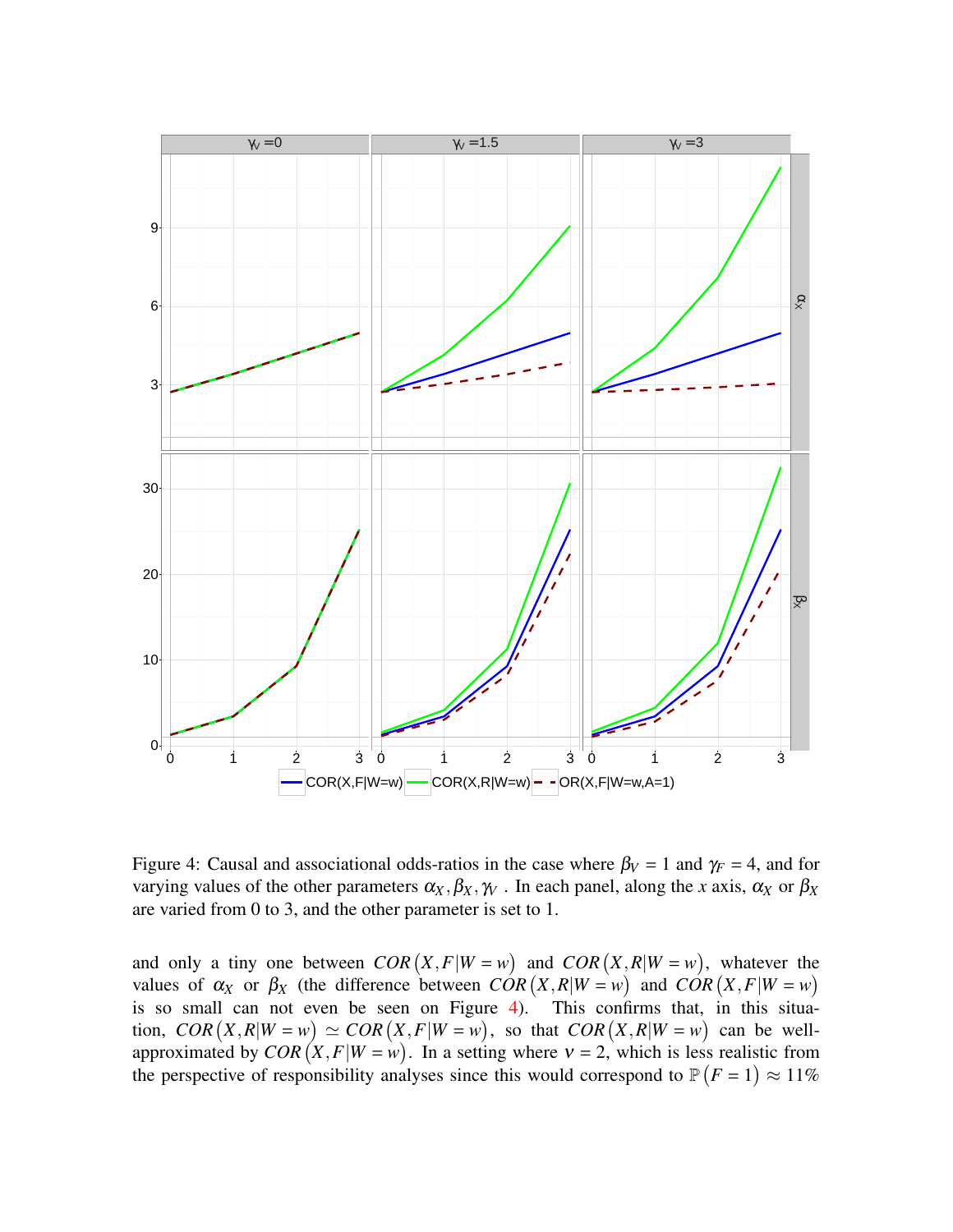and  $\mathbb{P}(A = 1) \approx 11\%$ , differences between *COR*  $(X, R|W = w)$  and *COR*  $(X, F|W = w)$  get a little larger, while we still have  $OR(X, R|W = w, A = 1) = COR(X, F|W = w)$ ; see Fig [7](#page-26-0) in Appendix [F.](#page-25-1)

Finally, we observe very little differences between  $COR(X, F|W = w)$ ,  $OR(X, F|W = w, A = 1)$ and *OR*  $(X, R|W = w, A = 1)$  for  $\alpha_X = 0$ ; again, these differences are so small that they can not be seen from Figure [4.](#page-11-0) In other words, when there is no arrow from *X* to *V* but *V* is a direct cause of *F* and *A*, despite the fact that the conditional independence  $X \perp A | (F, W)$ does not hold, differences between  $COR(X, F|W = w)$ ,  $OR(X, F|W = w, A = 1)$  and  $OR(X, R|W = w, A = 1)$  are negligible under the settings that we have considered. These differences become larger for the choice  $v = 2$ , and more work would be needed to study how these differences behave under more complex settings involving confounders, interactions, etc.

To recap, under the simple generative model considered here, we can observe that the observable associational effect  $OR(X, R|W = w, A = 1)$  approximatively unbiasedly estimates  $COR(X, R | W = w)$  and  $COR(X, F | W = w)$  only when  $\gamma_V = 0$  or  $\alpha_X = 0$ . The case where  $\gamma$  = 0 is not plausible, because *V* is always a cause of *A*. The case where  $\alpha$ <sub>X</sub> = 0 is plausible, because some causes of *A* are not causes of *V*. In this latter case, the approximation is only valid under additional but realistic assumptions of low prevalences of *F* and *A*. Otherwise,  $OR(X, R|W = w, A = 1)$  is smaller than the true causal effect under the simple settings considered here where *X* increases the risk to drive fast *V*.

#### 4.3 Practical interest

Our results may be useful to discuss estimations derived from responsibility analyses.

In a recent study named ActuSAM, [Martin et al.](#page-17-8) [\(2017\)](#page-17-8) compare the effect of alcohol consumption and the effect of cannabis intoxication on the risk for being responsible among drivers involved in a fatal crash. The ActuSAM study was made of 2 870 fatal accidents occurring in Metropolitan France in 2011, and of the corresponding 4 059 drivers tested for alcohol and narcotics, and of expert-determined responsibility. A multivariate logistic regression was performed to estimate the effect of alcohol and cannabis on the risk of being responsible for a fatal accident. The association were estimated by odds-ratios and adjusted for age, gender, vehicle category and time of accident. This study concludes that drivers under the influence of alcohol are 17.8 times (12.1-26.1) more likely to be responsible for a fatal accident. Moreover, the higher the blood alcohol concentration, the higher the risk of being responsible for a fatal crash. Regarding cannabis intoxication, the ActuSAM study concludes that drivers under the influence of cannabis multiply their risk of being responsible for causing a fatal accident by 1.65 (1.16-2.34). By comparing the estimations (17.8 vs 1.65), and above all population attributable fractions (PAF) (27.7% vs 4.2%), the authors concludes that alcohol consumption remains the main problem on French roads.

Our previous results give interesting leads to discuss the estimations derived from ActuSAM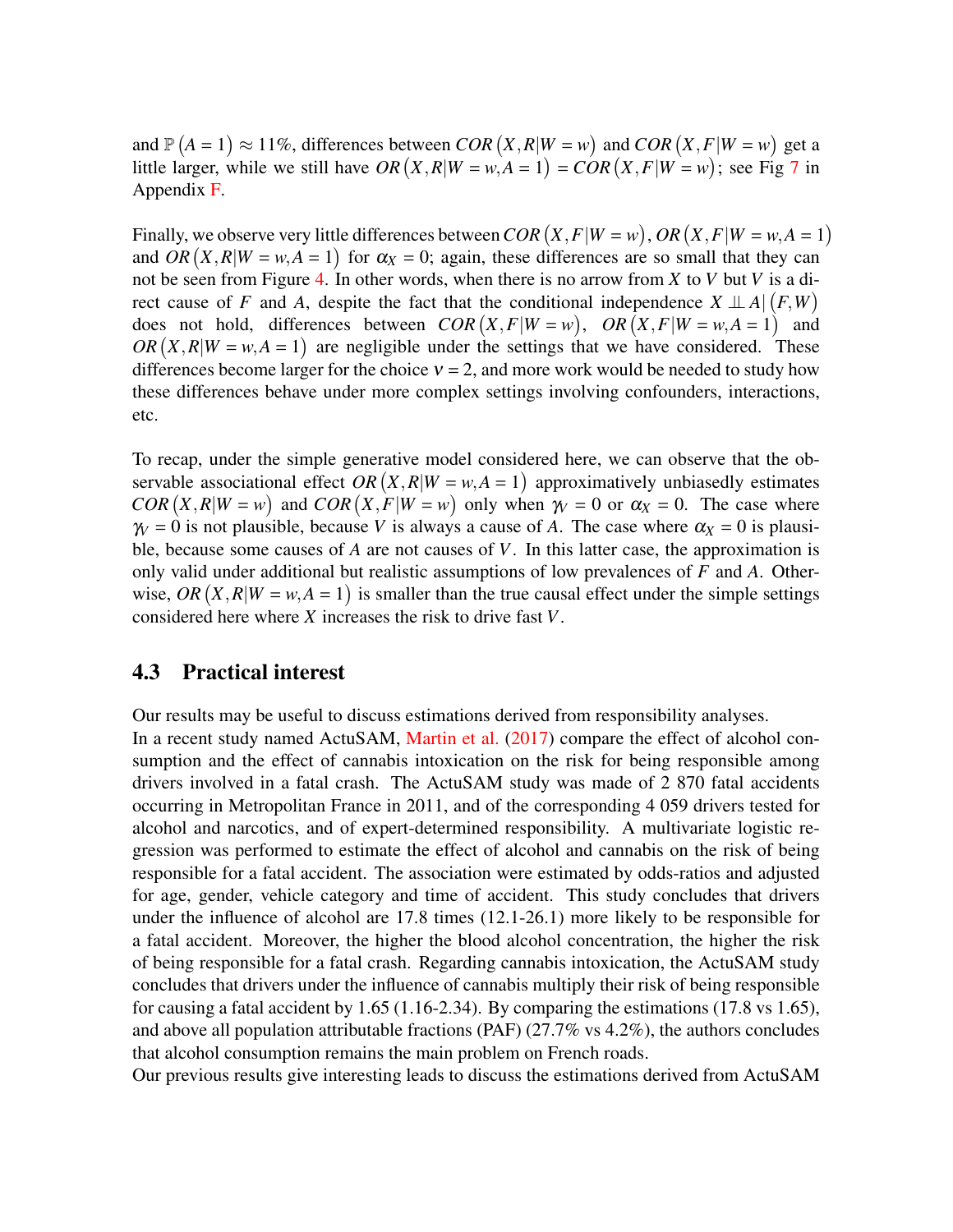study. For instance, in the case of alcohol, it is commonly admitted that alcohol increases the risk to drive fast. We are here in the situation described by Figure [3,](#page-8-0) where *X* is a cause of *V* and *V* is a cause of *A*. In this situation, our results suggest that the estimation concerning the risk of alcohol would be biased, and probably smaller than the true causal effect. We have completed the ActuSAM results by studying the impact of alcohol, and cannabis, on speed to confirm our reasoning. Our analysis was based on the same database than the ActuSAM, and on a population of 2 566 drivers. We have included all fatal road crashes which had taken place in France in 2011 in the study, and all the drivers with known speed, alcohol and cannabis consumption. Speed is here considered as continous and we have performed a linear regression model of speed on alcohol and cannabis adjusted on the same set of confounders than the ones choosen in the ActuSAM study. The results are presented in Table [1.](#page-13-0) We have knowledge that unbiased estimations are obtained by realising the modelisation of V on the control subpopulation [\(VanderWeele and Vansteelandt,](#page-18-8) [2010\)](#page-18-8). Otherwise, collision bias still occurs in the relationship between X and V after conditioning on A. However, there are not enough drunck drivers in the subpopulation of nonresponsible drivers, that is why we use these estimations to comment the ActuSAM results.

<span id="page-13-0"></span>Table 1: Adjusted coefficients for speed driving,(n=2 566, data source Voiesur 2011, fatal accidents)

|                      | Variables   Coefficients | 95%CI                 |
|----------------------|--------------------------|-----------------------|
| Alcohol $> 0.5$ gr/l | 14.12                    | $\vert$ [10.44,17.80] |
| Cannabis             | $-3.10$                  | $[-8.03, 1.83]$       |

We observe that an alcohol consumption above 0.5 gr/l increases the average speed by 14 km/h; see Table [1.](#page-13-0) Even if this estimation may be prone to collider bias as mentioned above, it is line with common knowledge. Since alcohol is likely to increase the risk to drive fast and high speed affects the risk of fatal crash, our previous results suggest that the estimation from the ActuSAM study is biased. More precisely, it would be smaller than the true causal effect of alcohol of being responsible of a fatal crash.

Concerning cannabis intoxication, the effect of cannabis on speed has not been established yet. If results presented in Table [1](#page-13-0) were valid, it confirms that the relationship between cannabis and speed is not significant, so we are close to DAG illustrating case *iii* . In this situation, our theoretical results suggest that the estimation from ActuSAM study is also biased. Nevertheless, under additional but realistic assumptions of low prevalences of *F* and *A*, our numerical results suggest that the estimable odds-ratio would be very close to the true causal effect of cannabis.

Our new findings do not negate the global conclusion of the ActuSAM study, because alcohol remains a major health problem on French roads.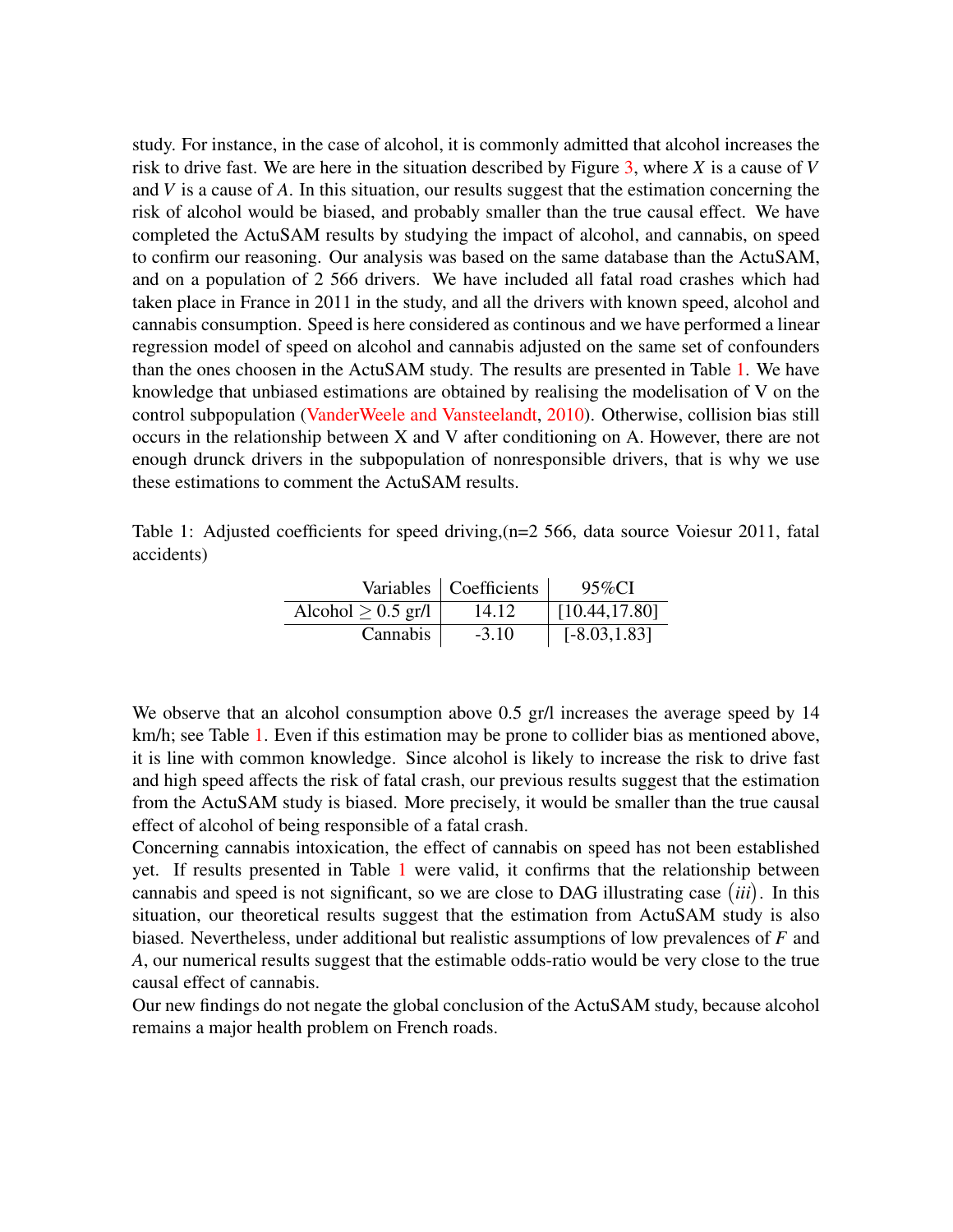### <span id="page-14-0"></span>5 Discussion

In this article, we study responsibility analyses, which are commonly used in the field of road safety epidemiology, under the lense of causal inference. After describing the causal DAG involved in responsibility analyses, we formally show that this type of design does not allow unbiased estimations, even after proper adjustments for confounders. Only one exception exists if pratitioners are interested in the direct effect of *X* on *R* (e.g. conditioned on *V*) in the situation where *X* is not a cause of *V*.

Focusing first on a binary exposure *X* which has an impact on *V*, and where *V* is a cause of a severe accident *A*, we show that *w*-specific causal odds-ratios  $COR(X, R|W = w)$  is not recoverable when data from the most severe accidents only are available. Under additional assumptions, *COR*  $(X, R | W = w)$  can be approximated by *COR*  $(X, F | W = w)$  if *(i) V* was not a cause of *A*, or if  $(ii)$  *X* was not a cause of *V* and *V* a cause of *F*. Nevertheless, none of these cases are plausible in reality. Hence,  $COR(X, R|W = w)$  is not recoverable and can not be approximated in most situations. We use numerical examples to illustrate our arguments. Under the simple settings that we have considered, we observe that the observable associational effect  $OR(X, R|W = w, A = 1)$  is smaller than the true causal effects  $COR(X, F | W = w)$  or  $COR(X, R | W = w)$  in the situations where *X* and *V*, and *V* and *A* are positively directly related. We also observe very small differences between the three quantities when *X* is not a cause of *V* when prevalences of *F* and *A* are low. Our results are useful to interpret recent estimations on the risk of alcohol or cannabis among drivers involved in a fatal crash [\(Martin et al.,](#page-17-8) [2017\)](#page-17-8).

As a matter of fact, available controls in responsibility analyses are not representative of the non-responsible drivers  $(R = 0)$  when data are restricted to severe accident. Indeed, this population is composed by three types of drivers: the ones for whom  $(F = 0, A = 0)$ , the ones for whom  $(F = 0, A = 1)$ , and the ones for whom  $(F = 1, A = 0)$ . However, because data describes drivers involved in a crash only, the control group is only composed of drivers who did not commit a driving fault but had a severe accident  $(F = 0, A = 1)$ . Rigorously, there is no reason why this subgroup of non-responsible drivers should be similar to the two other subgroups. In particular, drivers involved in a severe crash are likely to drive faster than those who are not involved in an accident, since crash severity is partly caused by speed. Since inappropriate speed is related to alcohol, the subpopulations  $(F = 0, A = 0)$  and  $(F = 0, A = 1)$ are different regarding exposure *X*. Some authors have sensed this non-representativeness issue and have proposed a heuristic transformation of the control group to make the final sample resemble that from a case-control study [\(Laumon et al.,](#page-17-9) [2005\)](#page-17-9). However, there is no way to assess whether the final sample is indeed representative without additional information regarding  $\mathbb{P}(X)$  for instance. This type of additional information could also make adjusted causal odds-ratio  $COR(X, R|W = w)$ , causal odds-ratio  $COR(X, R)$  or even  $\mathbb{P}(R_x = r)$ , for  $(x,r) \in \{0,1\}$ , recoverable from the available data, even if the structure of the DAG alone does not make these quantities recoverable. One interesting lead for future research would be to use our formalisation of responsibility analyses to determine which additional infor-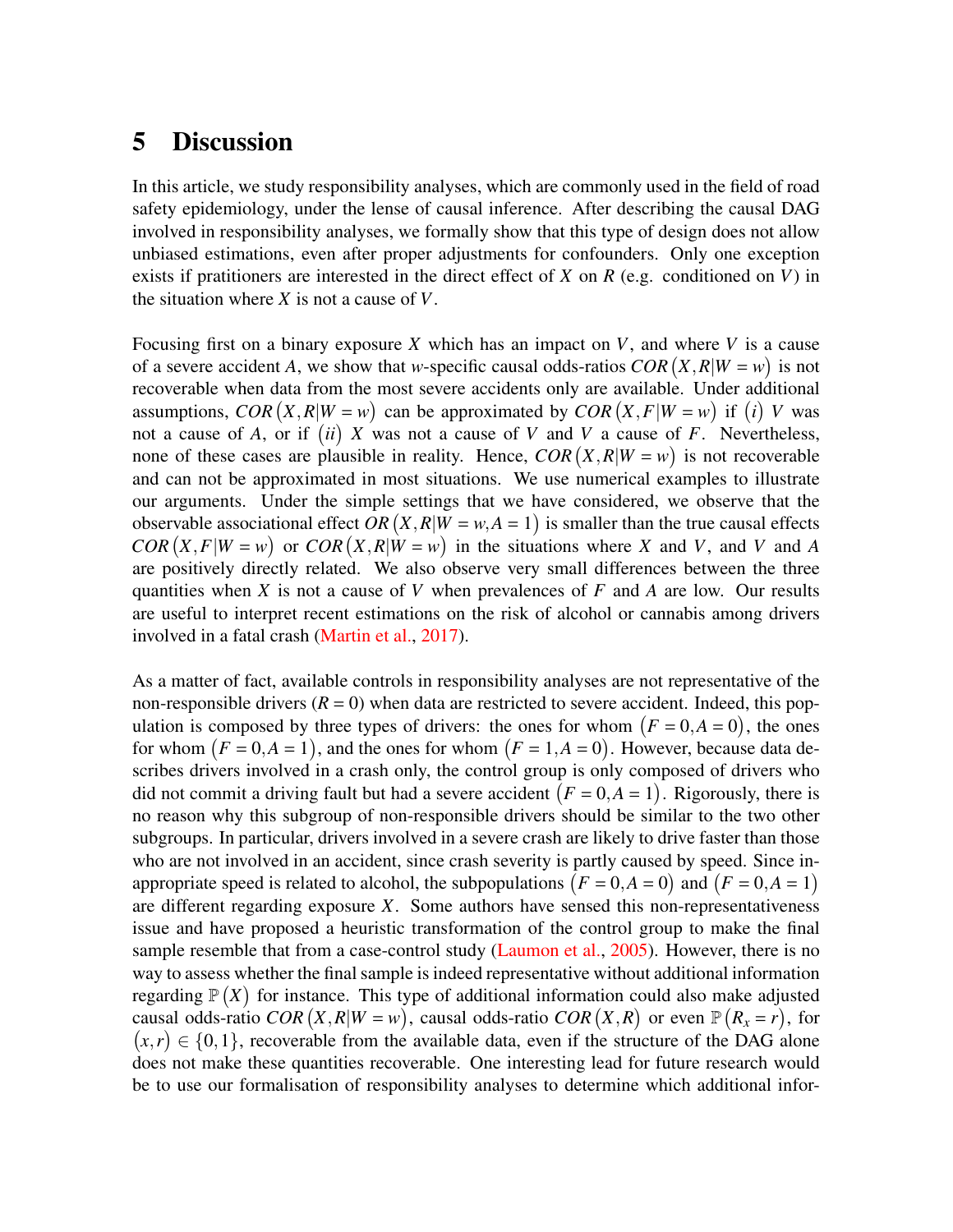mation would be sufficient to recover causal effects such as  $COR(X, R|W = w)$ . Note that if we choose an exposure *X*, which has no effect on *V*,  $COR(X, F|W = w)$  is recoverable and  $COR(X, R | W = w)$  can be approximated.

Future research may focus on the formal study of the direction of the selection bias involved responsibility analyses, based on realistic assumptions such as the positivity of the association between *V* and *A*, *V* and *F*, etc. Interestingly, when focusing on causal relative risks, rather than causal odds-ratio, we have, for any value *w* of the confounders,

$$
CRR(w) = \frac{\mathbb{P}(R_1 = 1 | W = w)}{\mathbb{P}(R_0 = 1 | W = w)}
$$
  
= 
$$
\frac{\mathbb{P}(R = 1 | X = 1, W = w)}{\mathbb{P}(R = 1 | X = 0, W = w)}
$$
  
= 
$$
\frac{\mathbb{P}(R = 1 | X = 1, W = w, A = 1)}{\mathbb{P}(R = 1 | X = 0, W = w, A = 1)} \times \frac{\mathbb{P}(A = 1 | X = 1)}{\mathbb{P}(A = 1 | X = 0)},
$$

where we used the fact that  $A = 0 \Rightarrow R = 0$ . Then, the observable relative risk underestimates the causal one if and only if  $\mathbb{P}(A=1|X=1)\mathbb{P}(A=1|X=0)\geq 1$ . In particular, this is the case if *X* and *A* are positively monotonically associated [\(VanderWeele and Robins,](#page-18-9) [2010\)](#page-18-9). This could be seen as a reasonable assumption for exposures positively associated with high speed.

In other respect, selection bias is not the only issue in responsibility analyses. First, for drivers involved in a crash, responsibility is usually determined from police reports, from an algorithm [\(Robertson and Drummer,](#page-17-10) [1994,](#page-17-10) [Terhune,](#page-18-2) [1986\)](#page-18-2), or by experts. This assigned responsibility is a noisy measure of the true responsibility. In particular, when responsibility is assigned by experts, a safe rule would be to remove all information regarding *X* from police reports so that experts are blinded to exposure status [\(Brubacher et al.,](#page-16-5) [2014\)](#page-16-5). Otherwise, it is possible that experts use the information regarding *X* when assigning drivers' responsibility, which is particularly problematic [\(Salmi et al.,](#page-17-3) [2014\)](#page-17-3). Second, unmeasured confounders are sources of confounding bias. For instance, risk proneness is likely to be a common cause of alcohol consumption and inappropriate speed, and is therefore a confounder regarding the causal relationship between *X* and *A*. It is generally unobserved and only loosely related to age, gender, etc, so that adjusting for these covariates is not sufficient and confounding bias arises.

Our research enables us to conclude about the validity of responsibility analyses, unfortunately in favor of biased estimations. Nevertheless, this type of design is widely used and no better alternatives exist as of today, so it is important to be able to comment estimations derived from responsibility analyses. In this way, our results give first interesting leads to interpret and discuss these estimations.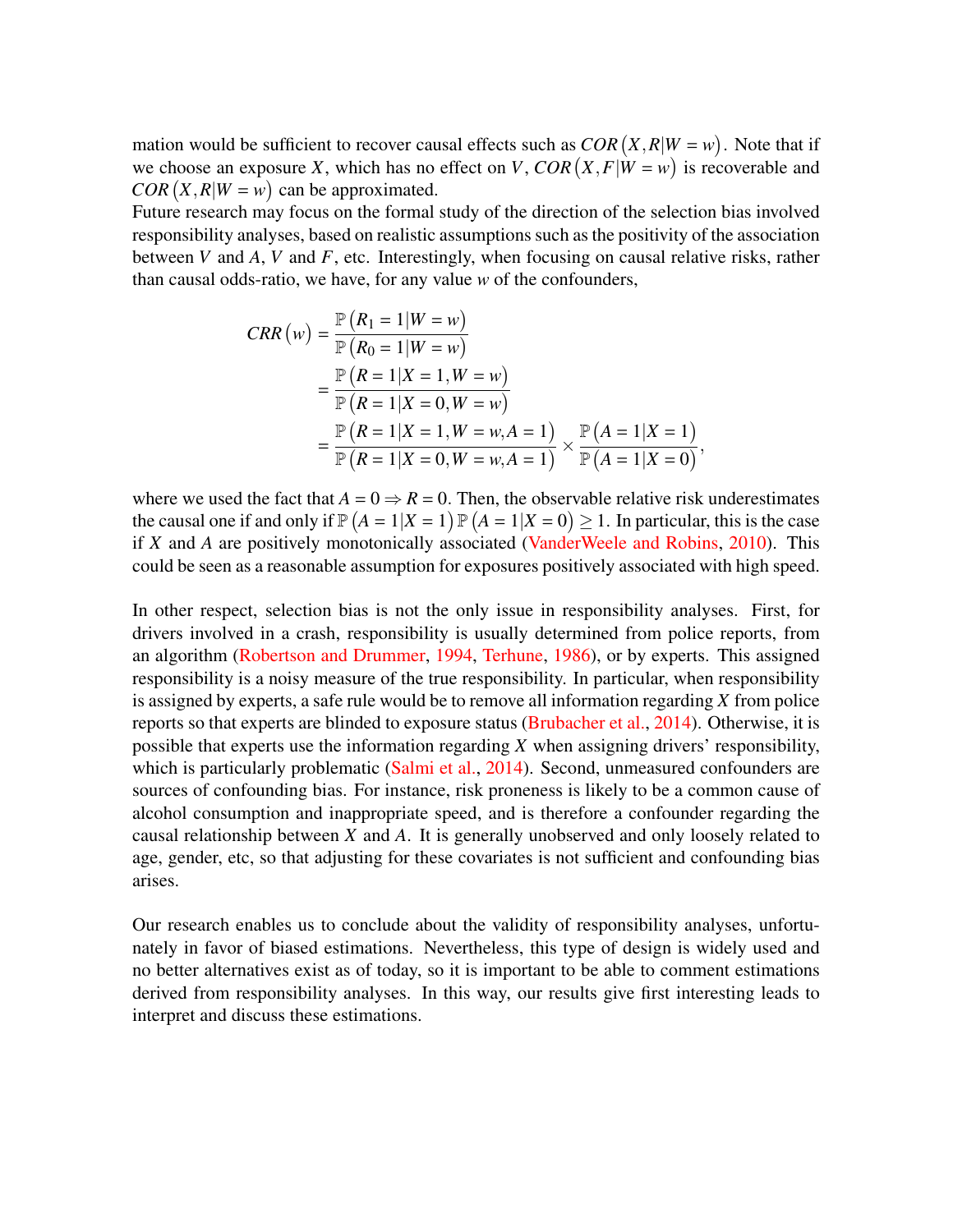## References

- <span id="page-16-13"></span>Amoros, E., J.-L. Martin, and B. Laumon (2008): "Estimation de la morbidité routière, France, 1996-2004," *Bulletin épidémiologique hebdomadaire*, 19, 157–160.
- <span id="page-16-6"></span>Asbridge, M., J. R. Brubacher, and H. Chan (2013): "Cell phone use and traffic crash risk: a culpability analysis," *International Journal of Epidemiology*, 42, 259–267.
- <span id="page-16-1"></span>Baiocchi, M., J. Cheng, and D. S. Small (2014): "Instrumental variable methods for causal inference," *Statistics in Medicine*, 33, 2297–2340, wOS:000335772800011.
- <span id="page-16-10"></span>Bareinboim, E. and J. Pearl (2012): "Controlling selection bias in causal inference," *Proceedings of The Fifteenth International Conference on Artificial Intelligence and Statistics (AISTATS 2012); JMLR*, 22, 100–108.
- <span id="page-16-9"></span>Bareinboim, E. and J. Tian (2015): "Recovering causal effects from selection bias." in *Proceedings of the 29th AAAI Conference on Artificial Intelligence, AAAI*, 3475–3481.
- Benichou, J. (2001): "A review of adjusted estimators of attributable risk," *Statistical Methods in Medical Research*, 10, 195–216.
- Berkson, J. (1946): "Limitations of the application of fourfold table analysis to hospital data," *Biometrics Bulletin*, 2, 47–53.
- <span id="page-16-5"></span>Brubacher, J., H. Chan, and M. Asbridge (2014): "Culpability analysis is still a valuable technique," *International Journal of Epidemiology*, 43, 270–272.
- Bruzzi, P., S. Green, D. Byar, L. Brinton, and C. Schairer (1985): "Estimating the population attributable risk for multiple risk factors using case-control data," *American Journal of Epidemiology*, 122, 904–914.
- <span id="page-16-0"></span>Cummings, P., F. P. Rivara, C. M. Olson, and K. Smith (2006): "Changes in traffic crash mortality rates attributed to use of alcohol, or lack of a seat belt, air bag, motorcycle helmet, or bicycle helmet, united states, 1982–2001," *Injury Prevention*, 12, 148–154.
- <span id="page-16-12"></span>Didelez, V., S. Kreiner, and N. Keiding (2010a): "Graphical models for inference under outcome-dependent sampling," *Statistical Science*, 25, 368–387.
- <span id="page-16-15"></span>Didelez, V., S. Meng, and N. A. Sheehan (2010b): "Assumptions of iv methods for observational epidemiology," *Statistical Science*, 22–40.
- <span id="page-16-3"></span>Elwert, F. (2013): "Graphical causal models," in *Handbook of causal analysis for social research*, Springer, 245–273.
- <span id="page-16-4"></span>Elwert, F. and C. Winship (2014): "Endogenous selection bias: the problem of conditioning on a collider variable," *Annual Review of Sociology*, 40.
- <span id="page-16-14"></span>Frangakis, C. E. and D. B. Rubin (2002): "Principal stratification in causal inference," *Biometrics*, 58, 21–29.
- <span id="page-16-8"></span>Glymour, M. (2008): "Causal diagrams. modern epidemiology. edited by: Rothman kj, greenland s, lash tl. 2008," .
- <span id="page-16-2"></span>Greenland, S. (2003): "Quantifying biases in causal models: classical confounding vs collider-stratification bias," *Epidemiology*, 14, 300–306.
- <span id="page-16-7"></span>Greenland, S., J. Pearl, and J. M. Robins (1999): "Causal Diagrams for Epidemiologic Research," *Epidemiology*, 10, 37–48.
- <span id="page-16-11"></span>Hernán, M. A., S. Hernández-Díaz, and J. M. Robins (2004): "A structural approach to selection bias," *Epidemiology*, 15, 615–625.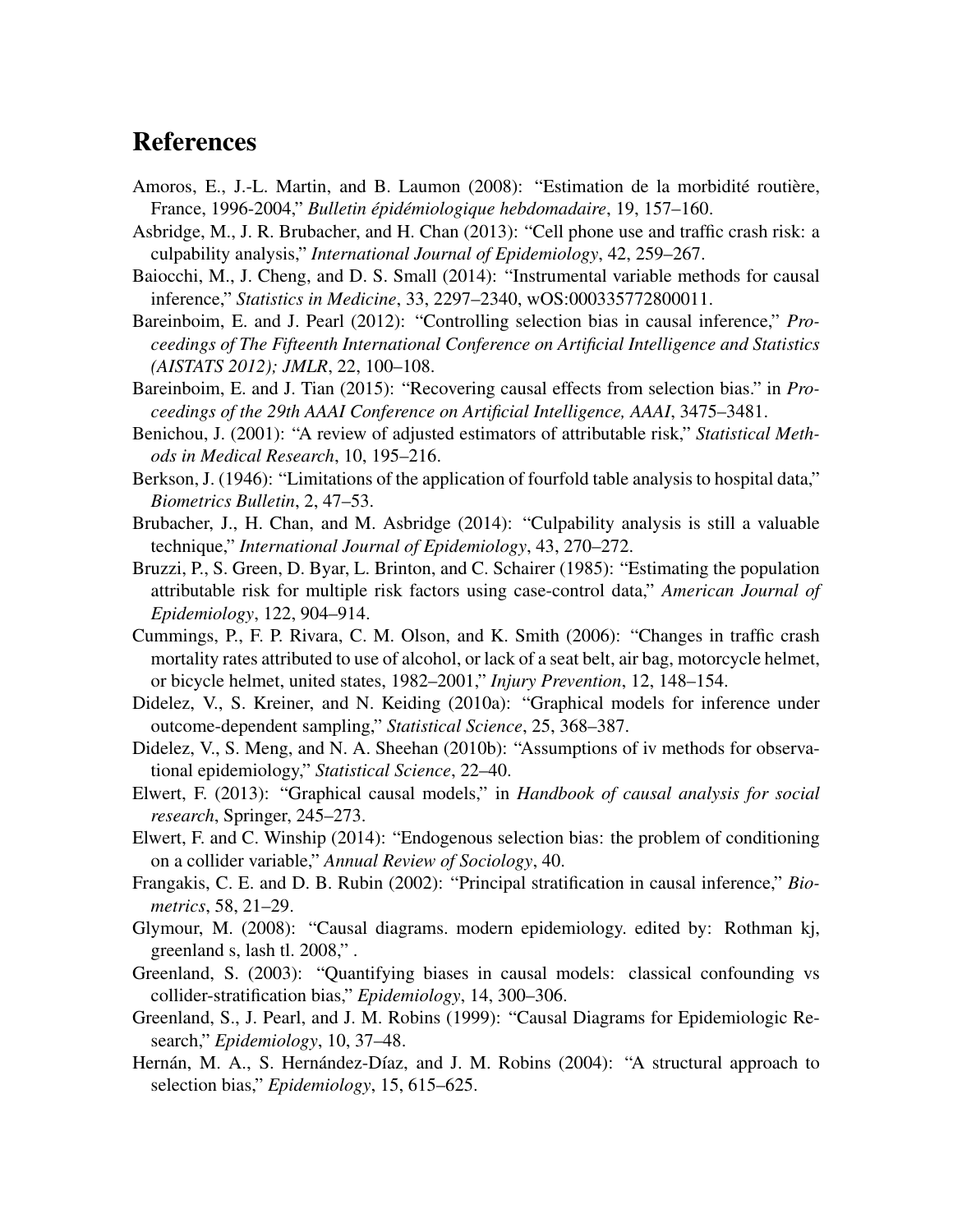- <span id="page-17-1"></span>Hernán, M. A., S. Hernández-Díaz, M. M. Werler, and A. A. Mitchell (2002): "Causal knowledge as a prerequisite for confounding evaluation: an application to birth defects epidemiology," *American Journal of Epidemiology*, 155, 176–184.
- <span id="page-17-12"></span>Holland, P. W. (1986): "Statistics and Causal Inference," *Journal of the American Statistical Association*, 81, 945–960.
- Lajous, M., A. Bijon, G. Fagherazzi, M.-C. Boutron-Ruault, B. Balkau, F. Clavel-Chapelon, and M. A. Hernán (2014): "Body mass index, diabetes, and mortality in french women: explaining away a "paradox"," *Epidemiology (Cambridge, Mass.)*, 25, 10.
- <span id="page-17-9"></span>Laumon, B., B. Gadegbeku, J.-L. Martin, and M.-B. Biecheler (2005): "Cannabis intoxication and fatal road crashes in france: population based case-control study," *BMJ*, 331, 1371.
- <span id="page-17-8"></span>Martin, J.-L., B. Gadegbeku, D. Wu, V. Viallon, and B. Laumon (2017): "Cannabis, alcohol and fatal road accidents," *PLoS one*, 12, e0187320.
- <span id="page-17-0"></span>Mill, J. S. (1843): *A System of logic, ratiocinative and inductive, being a connected view of the principles of evidence, and the methods of scientific investigation*, Harper and Brothers, New York, eighth edition.
- <span id="page-17-16"></span>Moore, K. L., R. Neugebauer, M. J. Laan, and I. B. Tager (2012): "Causal inference in epidemiological studies with strong confounding," *Statistics in medicine*, 31, 1380–1404.
- <span id="page-17-4"></span>Pearl, J. (1995): "Causal diagrams for empirical research," *Biometrika*, 82, 669–688.
- <span id="page-17-6"></span>Pearl, J. (2000): *Causality: models, reasoning, and inference*, Cambridge, U.K. ; New York: Cambridge University Press.
- <span id="page-17-5"></span>Pearl, J. (2009): "Causal inference in statistics: An overview," *Statistics Surveys*, 3, 96–146.
- <span id="page-17-2"></span>Perchonok, K. (1978): "Identification of specific problems and countermeasures targets for reducing alcohol related casualties," Washington, DC: National Highway Traffic Safety Administration, U.S. Department of Transportation.
- <span id="page-17-17"></span>Richardson, T. S. and J. M. Robins (2013): "Single world intervention graphs (swigs): A unification of the counterfactual and graphical approaches to causality," *Center for the Statistics and the Social Sciences, University of Washington Series. Working Paper*, 128, 2013.
- <span id="page-17-10"></span>Robertson, M. D. and O. H. Drummer (1994): "Responsibility analysis: A methodology to study the effects of drugs in driving," *Accident Analysis & Prevention*, 26, 243–247.
- <span id="page-17-14"></span>Robins, J. (1986): "A new approach to causal inference in mortality studies with a sustained exposure period—application to control of the healthy worker survivor effect," *Mathematical Modelling*, 7, 1393–1512.
- <span id="page-17-13"></span>Robins, J. M., M. A. Hernan, and B. Brumback (2000): "Marginal structural models and causal inference in epidemiology," *Epidemiology*, 550–560.
- <span id="page-17-15"></span>Rosenbaum, P. R. and D. B. Rubin (1983): "The central role of the propensity score in observational studies for causal effects," *Biometrika*, 70, 41–55.
- <span id="page-17-7"></span>Rothman, K. J., S. Greenland, and T. L. Lash (2008): *Modern Epidemiology*, Lippincott Williams & Wilkins.
- <span id="page-17-11"></span>Rubin, D. B. (1974): "Estimating causal effects of treatments in randomized and nonrandomized studies," *Journal of Educational Psychology*, 66, 688–701.
- <span id="page-17-3"></span>Salmi, L. R., L. Orriols, and E. Lagarde (2014): "Comparing responsible and non-responsible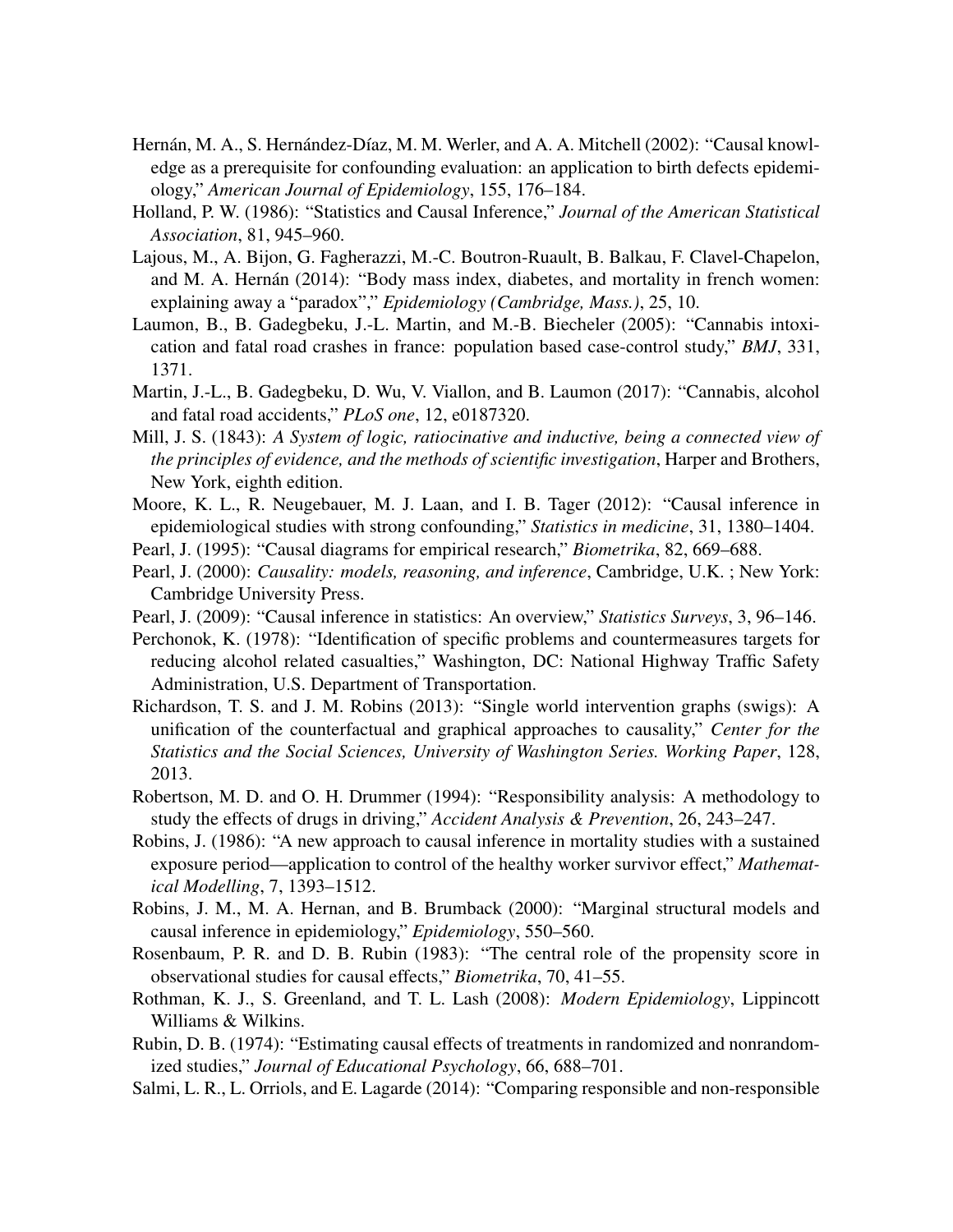drivers to assess determinants of road traffic collisions: time to standardise and revisit," *Injury Prevention*, 20, 380–386.

- <span id="page-18-5"></span>Sanghavi, P. (2013): "Commentary: Culpability analysis won't help us understand crash risk due to cell phones," *International Journal of Epidemiology*, 42, 267–269.
- <span id="page-18-1"></span>Smith, H. and R. Popham (1951): "Blood alcohol levels in relation to driving." *Canadian Medical Association Journal*, 65, 325–328.
- <span id="page-18-11"></span>Sperrin, M., J. Candlish, E. Badrick, A. Renehan, and I. Buchan (2016): "Collider bias is only a partial explanation for the obesity paradox:," *Epidemiology*, 27, 525–530.
- <span id="page-18-10"></span>Splawa-Neyman, J. (1990): "On the Application of Probability Theory to Agricultural Experiments. Essay on Principles. Section 9," *Statistical Science*, 5, 465–472.
- <span id="page-18-0"></span>Stamatiadis, N. and J. A. Deacon (1997): "Quasi-induced exposure: methodology and insight," *Accident Analysis & Prevention*, 29, 37–52.
- <span id="page-18-2"></span>Terhune, K. (1986): "Problems and methods in studying drug crash effects," *Alcohol, Drugs, and Driving*, 2.
- <span id="page-18-6"></span>VanderWeele, T. J. and J. M. Robins (2009): "Minimal sufficient causation and directed acyclic graphs," *The Annals of Statistics*, 1437–1465.
- <span id="page-18-9"></span>VanderWeele, T. J. and J. M. Robins (2010): "Signed directed acyclic graphs for causal inference," *Journal of the Royal Statistical Society: Series B (Statistical Methodology)*, 72, 111–127.
- <span id="page-18-7"></span>VanderWeele, T. J. and I. Shpitser (2011): "A new criterion for confounder selection," *Biometrics*, 67, 1406–1413.
- <span id="page-18-8"></span>VanderWeele, T. J. and S. Vansteelandt (2010): "Odds Ratios for Mediation Analysis for a Dichotomous Outcome," *American Journal of Epidemiology*, 172, 1339–1348, URL <http://aje.oxfordjournals.org/cgi/doi/10.1093/aje/kwq332>.
- Viallon, V. and M. Dufournet (2017): "Can collider bias fully explain the obesity paradox?" *Epidemiology*, URL <https://arxiv.org/abs/1612.06547>.
- <span id="page-18-4"></span>Wahlberg, A. E. (2009): "The determination of fault in collisions," in G. Dorn, L Matthews and I. Glendon, eds., *Driver Behaviour and Accident Research Methodology: Unresolved Problems.*, Farnham, Surrey, IK: Ashgate Publishing, 101–120.
- <span id="page-18-3"></span>Wahlberg, A. E. and L. Dorn (2007): "Culpable versus non-culpable traffic accidents; what is wrong with this picture?" *Journal of Safety Research*, 38, 453–459.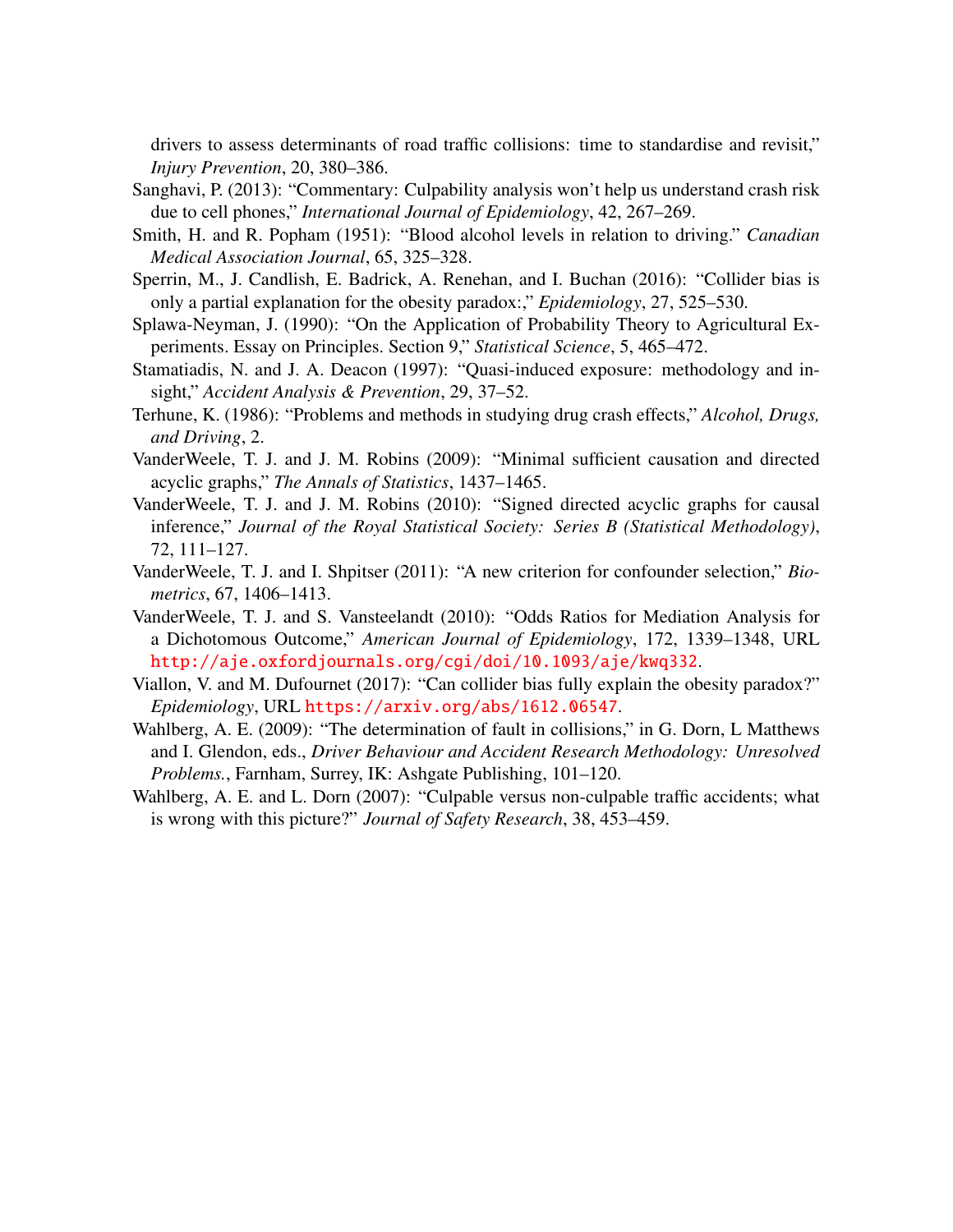## <span id="page-19-0"></span>Appendix A Causal inference in the Structural Causal Model framework

This Appendix presents the basis of causal inference, with a special emphasis on the SCM framework [\(Pearl,](#page-17-6) [2000\)](#page-17-6). We consider the same simple setting as that of Section 2 where cause *X* and effect *Y* are binary, and vector *W* is a set of categorical variables. A first useful tool to describe causal assumptions underlying a causal model  $\mathcal{M}$  is the DAG. See the three examples considered in Figure [5.](#page-20-0) Under each of these examples, the DAG can be translated into a Structural Equation Model (SEM), that is a set of three structural equations, involving three autonomous functions  $f_X$ ,  $f_W$  and  $f_Y$ , as well as three exogenous random variables  $U_X$ ,  $U_W$  and  $U_Y$ , sometimes called disturbances [\(Pearl,](#page-17-6) [2000,](#page-17-6) [2009\)](#page-17-5). We will assume that *UX*,*U<sup>W</sup>* and *U<sup>Y</sup>* are jointly independent. These sets of structural equations govern the distributions of the variables  $\mathcal{V} = (X, W, Y)$  observed in the actual world and available in observational studies. But they also allow the description of what we would have observed in counterfactual worlds, if we could have intervened and forced the exposure to be set to  $X = x_0$ (with  $x_0 \in \{0,1\}$  in the simple scenario considered here). This physical intervention can be modeled by the *do*-operator introduced by [Pearl](#page-17-4) [\(1995,](#page-17-4) [2000\)](#page-17-6). In model *M*, this operator modifies the value of *X*: instead of being the result of the autonomous function  $f_X$ , it is set to  $X = x_0$ . The *do*-operator further removes any arrow pointing to *X* in the DAG. For instance, in Figure [5,](#page-20-0) DAG  $a'$  and DAG  $c'$  are identical while DAG  $a$  and DAG  $c$  are different: the two causal models are identical in the counterfactual world that we would observe after the intervention  $do(X = x_0)$ , but are different in the actual world.

*Causal effects* represent a general ability to transfer changes among covariates [\(Pearl,](#page-17-5) [2009\)](#page-17-5), and the *do*-operator is a key tool for their definition in the SCMs framework. The intervention  $do(X = x_0)$  does not affect functions  $f_{V_1}$  (nor disturbances  $U_{V_1}$ ) for  $V_1 \in V \setminus \{X\}$ , but it does affect the distribution of descendants of *X* in the DAG (its children, the children of its children, etc.). More precisely, in the *counterfactual* world following the intervention  $do(X = x_0)$ , model *M* would be model  $M_{x_0}$  leading to observations of the variables  $\mathcal{V}(x_0) = (x_0, W_{x_0}, Y_{x_0})$  instead of  $\mathcal{V} = (X, W, Y)$ . In case (a) for instance, we have  $W_{x_0} = f_W U_W = W$  but  $Y_{x_0} = f_Y(x_0, W_{x_0}, U_Y) = f_Y(x_0, W, U_Y)$ , which is typically different from *Y*, unless *X* = *x*<sub>0</sub>. The random variables  $(Y_{x_0})_{x_0 \in \{0,1\}}$  are not (fully) observed: they are counterfactual variables, and correspond to potential outcomes [\(Splawa-Neyman,](#page-18-10) [1990,](#page-18-10) [Ru](#page-17-11)[bin,](#page-17-11) [1974,](#page-17-11) [Holland,](#page-17-12) [1986\)](#page-17-12). In the Marginal Structural Models (MSMs) framework [\(Robins](#page-17-13) [et al.,](#page-17-13) [2000\)](#page-17-13), these counterfactual variables  $(Y_{x_0})_{x_0 \in \{0,1\}}$  are connected to the variable *Y* observed in the actual world, through consistency constraints like the coherence assumption [\(Robins,](#page-17-14) [1986\)](#page-17-14):

> (Coh)  $(X = x) \Rightarrow (Y = Y_x)$ , for all potential values *x* of *X*.

In words, this assumption states that the actual outcome for an individual whose actual level of exposure is *x* equals the outcome we would observe for this same individual in the counterfactual world following  $do(X = x)$ , *i.e.*, where exposure would be "physically" set to value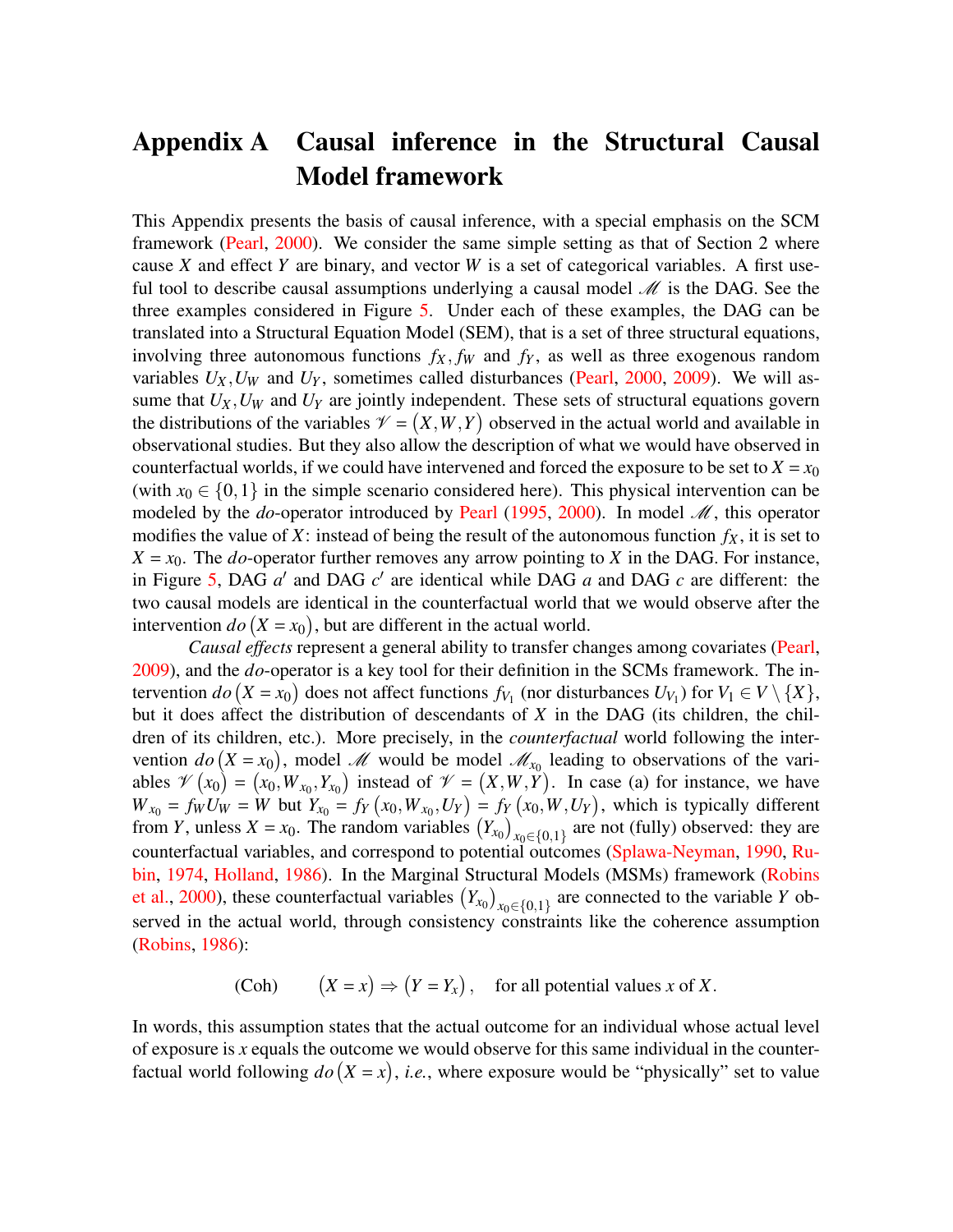#### Actual world



Corresponding counterfactual worlds, following physical intervention  $do(X = x_0)$ 



<span id="page-20-0"></span>Figure 5: Examples of DAGs and SEMs: actual and counterfactual worlds.

*x*. This assumption can be violated in randomized clinical trial if full adherence is not guaranteed for instance. In the simple case of binary exposure considered here, the coherence assumption entails that  $Y = XY_1 + (1 - X)Y_0$ . Under this coherence assumption,  $Y_1$  and  $Y_0$ are therefore partially observed and causal inference from observational data can be seen as a missing data problem. One first advantage of SCMs over MSMs rests in the precise definition of the counterfactual variables from the model, thanks to the DAG and the corresponding SEM. For instance, it is easy to show that the coherence assumption is automatically fulfilled in the structural interpretation of counterfactual variables considered here, since  $Y = f_Y(X, W, U_Y)$  and  $Y_x = f_Y(x, W, U_Y)$ .

Once potential outcomes have been introduced (and precisely defined in the SCM framework), causal effects can be precisely defined. In particular, in the simple example considered here where both *X* and *Y* are binary, the average causal effect of *X* on *Y* is defined as

$$
ACE = \mathbb{E}(Y_1 - Y_0) = \mathbb{P}(Y_1 = 1) - \mathbb{P}(Y_0 = 1).
$$
 (3)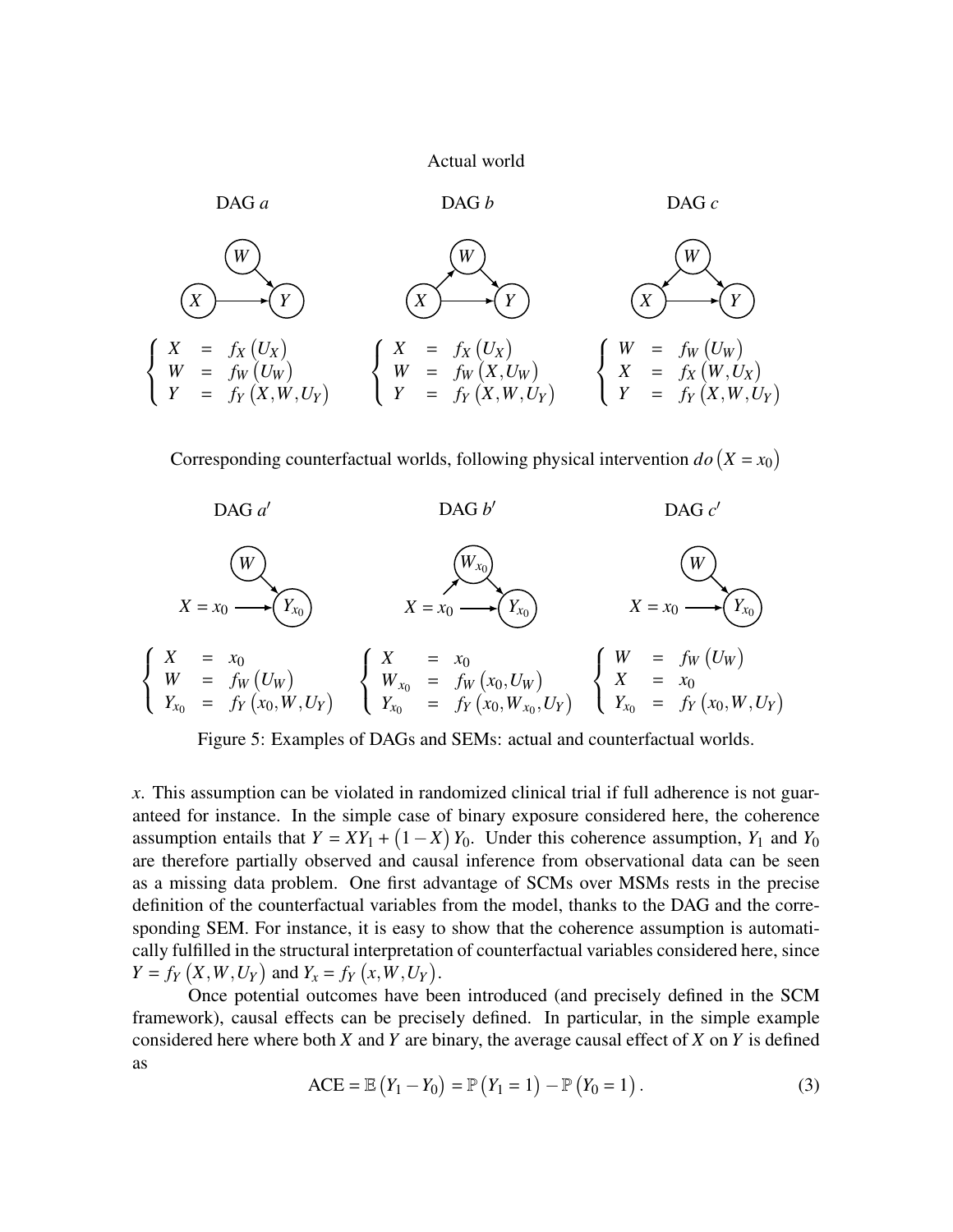In the SCM framework,  $\mathbb{P}(Y_x = 1)$  is the probability that the outcome variable *Y* would equal 1 in the counterfactual world following the intervention  $do(X = x)$ : using Pearl's notations, we have  $\mathbb{P}(Y_x = 1) = \mathbb{P}(Y = 1 | do (X = x))$  (see, *e.g.*, Equation (7) in [Pearl](#page-17-5) [\(2009\)](#page-17-5)). The average causal effect measures the difference between the risk of observing the outcome in the counterfactual world where all individuals would be exposed,  $\mathbb{P}(Y_1 = 1) =$  $\mathbb{P}(Y=1|do(X=1))$ , and the risk of observing the outcome in the counterfactual world where exposure would be eliminated,  $\mathbb{P}(Y_0 = 1) = \mathbb{P}(Y = 1 | do (X = 0))$ . Here, causal effect is defined on the excess risk scale, but causal risk ratio or odds-ratio can of course be defined similarly: e.g., for the causal risk ratio, it is defined as  $\mathbb{P}(Y_1 = 1)\mathbb{P}(Y_0 = 1)$ .

So far, we have shown that the introduction of the *do*-operator and the counterfactual variables  $Y_1$  and  $Y_0$  allow a precise definition of causal effects. However, because such causal effects rely on quantities that are not (fully) observed in the actual world, a natural question arises whether these effects can be estimated from observational data.

Consider a general DAG G composed of observed variables  $\mathscr{V}$ , with  $(X,Y) \in \mathscr{V}$ . In the SCMs framework,  $\mathbb{P}(Y = y | do (X = x)) = \mathbb{P}(Y_x = y)$  is said to be identifiable if the assumptions embedded in DAG *G* ensure that this quantity is expressible in terms of the observable distribution  $\mathbb{P}(\mathcal{V} = v)$ ; see Definition 1 in [Bareinboim and Tian](#page-16-9) [\(2015\)](#page-16-9) for instance.

Here we start by recalling standard conditions introduced in the literature, that are sufficient for identifiability of  $\mathbb{P}(Y = y|do(X = x)) = \mathbb{P}(Y_x = y)$ , when combined with the coherence assumption (Coh). These conditions ensure a certain level of "comparability" between exposed and non-exposed individuals in the actual world. In particular, the ignorability assumption reads as follows [\(Greenland et al.,](#page-16-7) [1999\)](#page-16-7):

$$
(Ign) \t Y_x \perp \!\!\! \perp X, \t for all potential values x of X,
$$

where  $V_1 \perp\!\!\!\perp V_2$  stands for " $V_1$  and  $V_2$  are independent". This assumption states that the outcome  $Y_x$  we would observe in the counterfactual world where exposure would be set to value *x* is independent of the actual level of exposure *X*. Under (Ign) and (Coh), the causal effect of *X* can be estimated from observations of the actual world, as long as  $0 < P(X = 1) < 1$ . Indeed, by successively applying assumption (Ign) and (Coh), it follows that

$$
\mathbb{P}(Y_x = 1) = \mathbb{P}(Y_x = 1 | X = x) = \mathbb{P}(Y = 1 | X = x)
$$
\n(4)

Under (Coh) and (Ign) the association measure between *X* and *Y* is said to be unconfounded and equals the causation measure. For instance, under (Coh) and (Ign),  $P(Y = 1 | X = 1)$  –  $\mathbb{P}(Y=1|X=0) = \mathbb{P}(Y_1=1) - \mathbb{P}(Y_0=1)$ . Of course, (Ign) is a strong assumption and, as will be made clearer below, it does not hold in the presence of confounders for instance. In such cases, a conditional version of (Ign) can also been considered [\(Rosenbaum and Rubin,](#page-17-15) [1983\)](#page-17-15). In particular, assume that, for some variable *W*, the following assumption holds:

(C.Ign) 
$$
Y_x \perp \!\!\! \perp X |W
$$
, for all potential values x of X,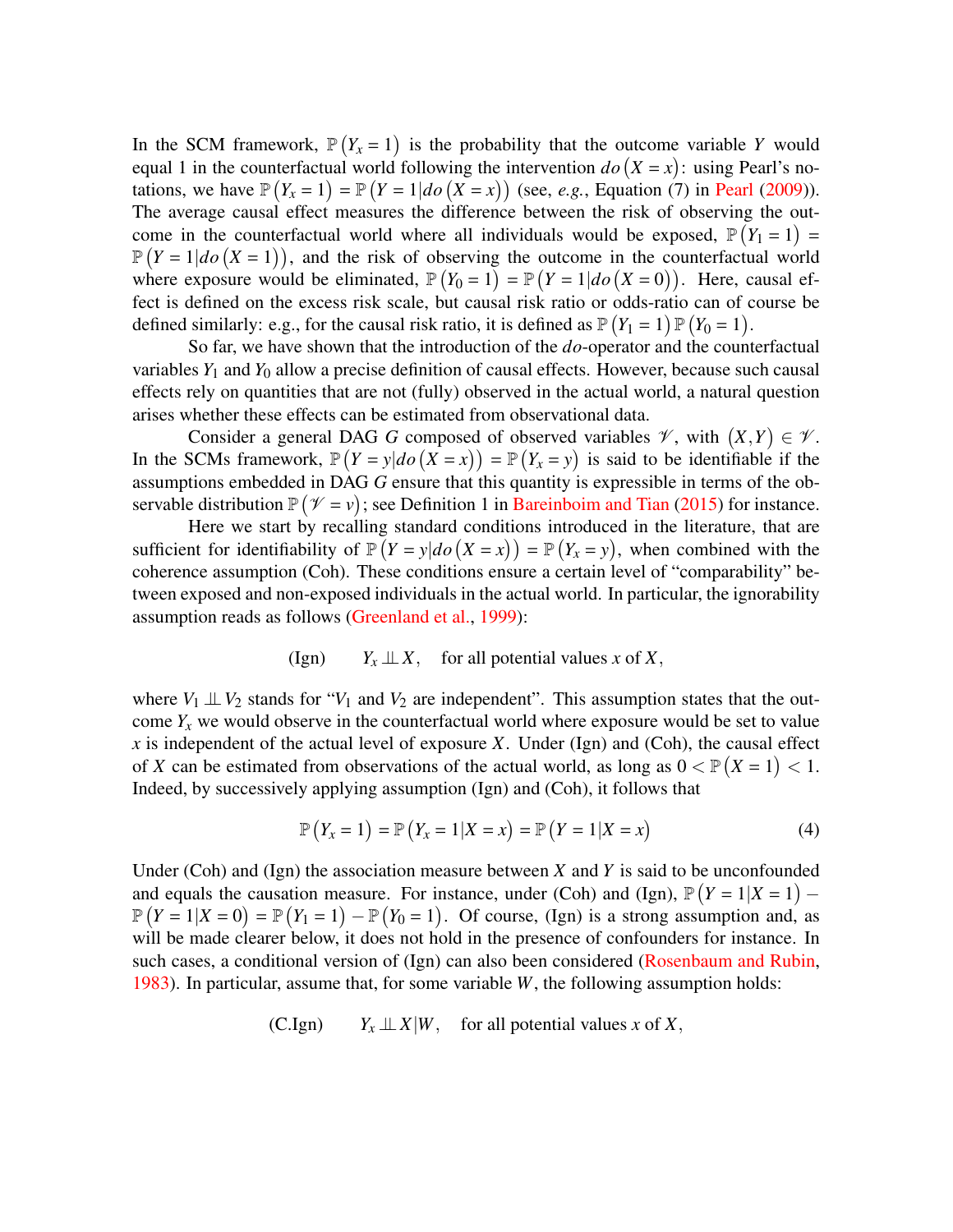where  $V_1 \perp\!\!\!\perp V_2 | V_3$  stands for " $V_1$  and  $V_2$  are conditionally independent given  $V_3$ ". Then the so-called adjustment formula, or back-door formula [\(Pearl,](#page-17-4) [1995\)](#page-17-4), holds too:

$$
\mathbb{P}\left(Y_x = 1\right) = \mathop{\mathbb{P}}\limits_{w} \left(Y_x = 1 \middle| W = w\right) \mathbb{P}\left(W = w\right)
$$

$$
= \mathop{\mathbb{P}}\limits_{w} \left(Y_x = 1 \middle| X = x, W = w\right) \mathbb{P}\left(W = w\right)
$$

$$
= \mathop{\mathbb{P}}\limits_{w} \left(Y = 1 \middle| X = x, W = w\right) \mathbb{P}\left(W = w\right).
$$

Therefore, under (Coh) and (C.Ign), we have

$$
\text{ACE} = \bigvee_{W} \{ \mathbb{P} \left( Y = 1 | X = 1, W = w \right) - \mathbb{P} \left( Y = 1 | X = 0, W = w \right) \} \mathbb{P} \left( W = w \right), \tag{5}
$$

and ACE corresponds to a marginalized version of the adjusted excess risk. Under the Experimental Treatment Assignment (ETA) assumption, that is  $0 < \mathbb{P}(X = x|W) < 1$  almost everywhere, ACE can be estimated from observations of the actual world. Methods adapted to situations where the ETA assumption fails to hold have also been proposed (see [Moore](#page-17-16) [et al.](#page-17-16) [\(2012\)](#page-17-16) for a review and further extensions).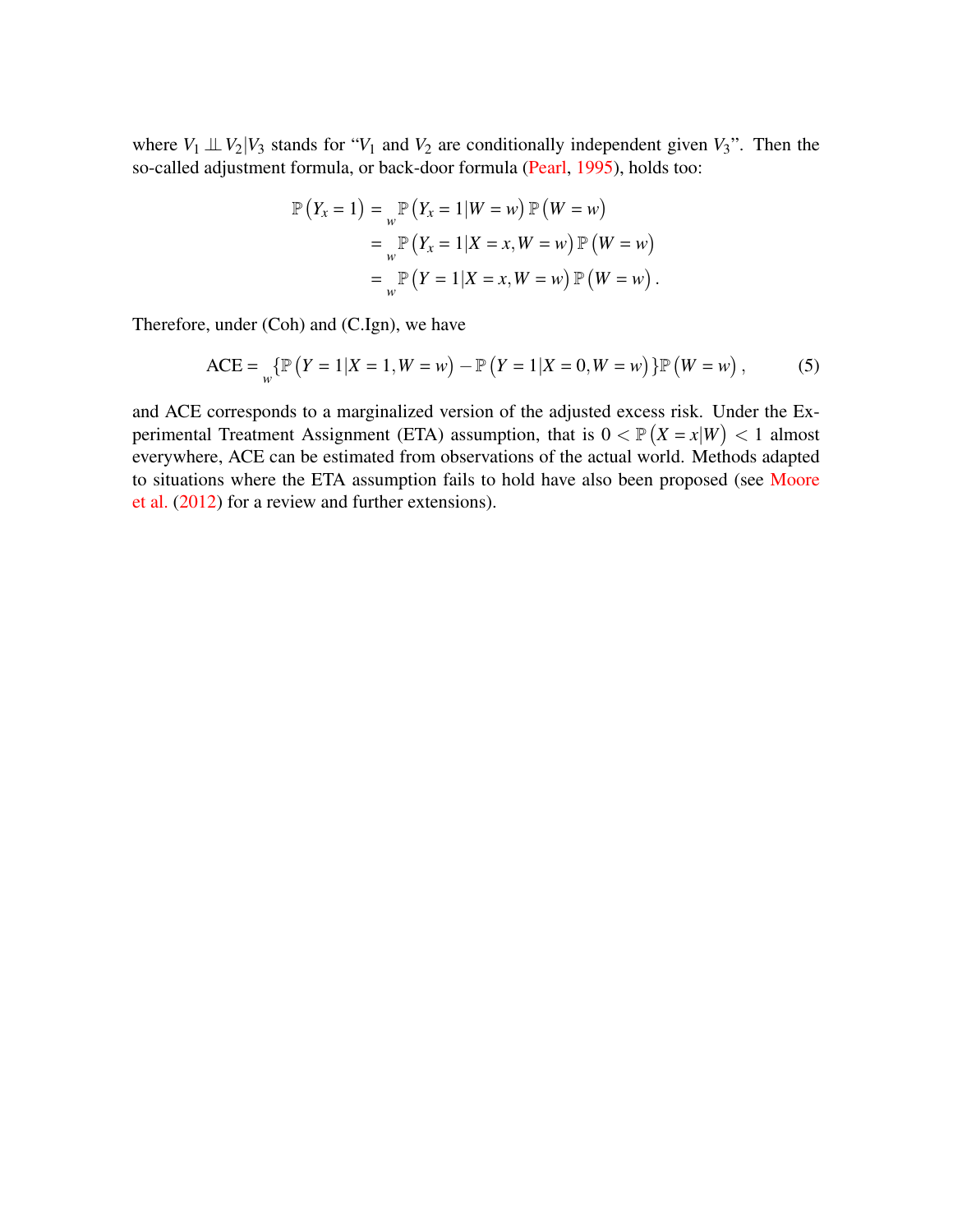## <span id="page-23-1"></span>Appendix B Proof of approximation [\(2\)](#page-8-1)

Under the assumption of no unmeasured confounder,  $OR(X, F|W = w) = COR(X, F|W = w)$ . Moreover, if  $\mathbb{P}(F_x = 1 | W = w)$  is small for  $x \in \{0, 1\}$ , then  $COR(X, F | W = w) \approx$  $CRR(X, F|W = w)$ , while if  $\mathbb{P}(R_x = 1|W = w)$  is small for  $x \in \{0, 1\}$ , then  $COR(X, R|W = w) \approx$  $CRR(X, R|W = w)$ . Therefore, under these assumptions, and if  $X \perp A | (F, W)$ , we have

$$
COR(X, R|W = w) ≈ CRR (X, R|W = w)
$$
  
=  $\frac{\mathbb{P}(R_1 = 1|W = w)}{\mathbb{P}(R_0 = 1|W = w)}$   
=  $\frac{\mathbb{P}(F_1 = 1, A_1 = 1|W = w)}{\mathbb{P}(F_0 = 1, A_0 = 1|W = w)}$   
=  $\frac{\mathbb{P}(F_1 = 1, A_1 = 1|X = 1, W = w)}{\mathbb{P}(F_0 = 1, A_0 = 1|X = 0, W = w)}$   
=  $\frac{\mathbb{P}(F = 1, A = 1|X = 1, W = w)}{\mathbb{P}(F = 1, A = 1|X = 0, W = w)}$   
=  $\frac{\mathbb{P}(A = 1|F = 1, X = 1, W = w) \mathbb{P}(F = 1|X = 1, W = w)}{\mathbb{P}(A = 1|F = 1, X = 0, W = w) \mathbb{P}(F = 1|X = 0, W = w)}$   
=  $\frac{\mathbb{P}(A = 1|F = 1, W = w) \mathbb{P}(F = 1|X = 1, W = w)}{\mathbb{P}(A = 1|F = 1, W = w) \mathbb{P}(F = 1|X = 0, W = w)}$   
=  $\frac{\mathbb{P}(F = 1|X = 1, W = w)}{\mathbb{P}(F = 1|X = 0, W = w)}$   
=  $\frac{\mathbb{P}(F_1 = 1|W = w)}{\mathbb{P}(F_0 = 1|W = w)}$   
=  $CRR(X, F|W = w)$   
=  $CRR(X, F|W = w)$   
≈  $COR(X, F|W = w)$ 

## <span id="page-23-0"></span>Appendix C Formal definition of  $OR(X, R|W = w, A = 1)$

Denote by  $R_x$ ,  $F_x$ ,  $V_x$ ,  $A_x$  the counterfactual outcome variables we would observe in the counterfactual world following the intervention  $X = x$ . Figure [6](#page-24-1) presents the SWIT corresponding to the intervention  $do(X = x)$  [\(Richardson and Robins,](#page-17-17) [2013\)](#page-17-17). From this representation, it directly follows that  $R_x \perp\!\!\!\perp X|W$ , and therefore that  $R_x \perp\!\!\!\perp$  $X \mid (W, A_x)$ . Then, the following holds

$$
\mathbb{P}\left(R = 1 | X = x, W = w, A = 1\right) = \mathbb{P}\left(R_x = 1 | X = x, W = w, A_x = 1\right) \text{ by consistency}
$$
  
=  $\mathbb{P}\left(R_x = 1 | W = w, A_x = 1\right) \text{ since } R_x \perp \perp X | (W, A_x) .$  (6)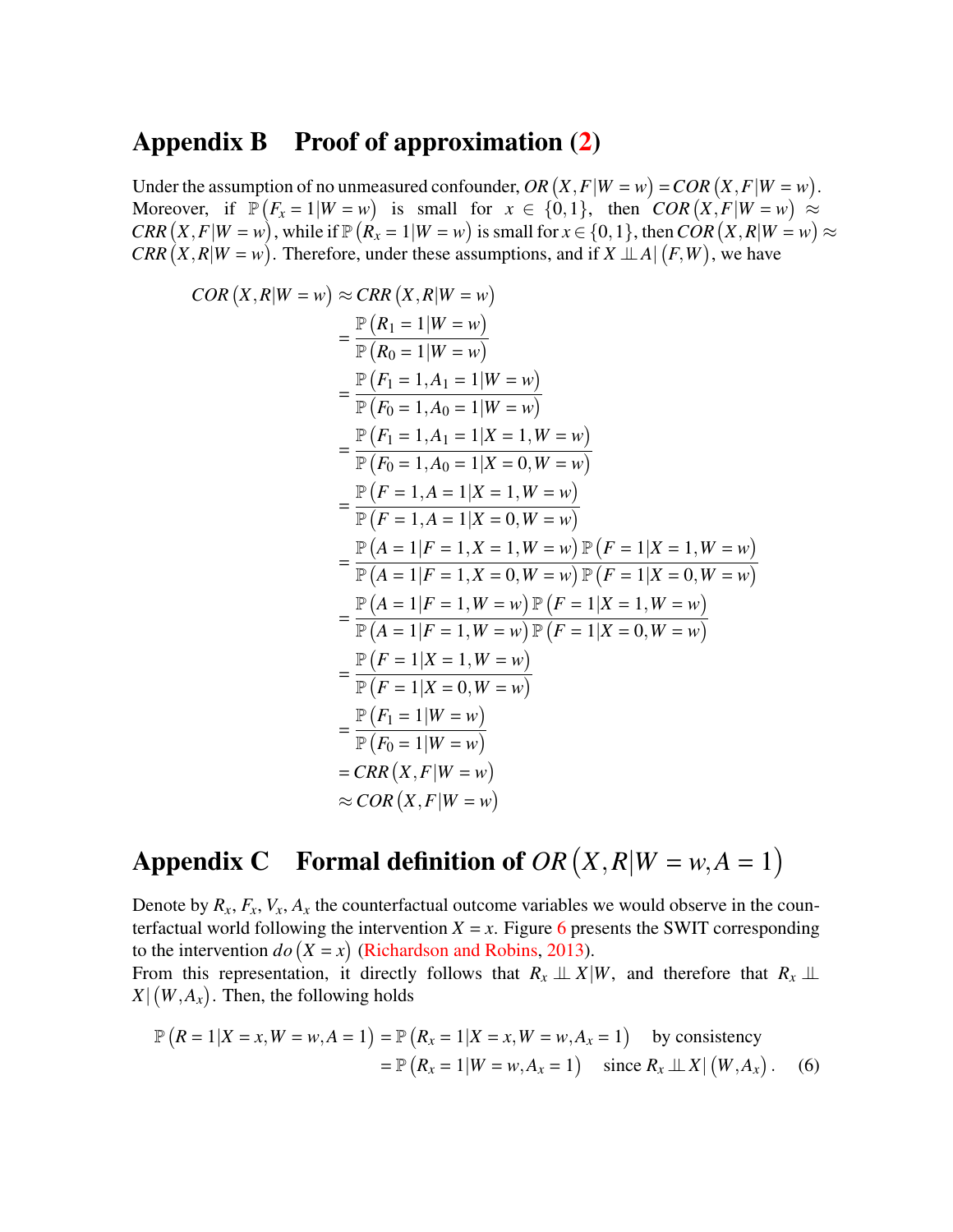

<span id="page-24-1"></span>Figure 6: The SWIT resulting from the intervention  $do(X = x)$  in case *(ii)* 

Consequently, it can be shown that the adjusted odds-ratio conditioned on  $A = 1$  is

$$
OR(X, R|W = w, A = 1) = \frac{\mathbb{P}(R_1 = 1|W = w, A_1 = 1) \mathbb{P}(R_1 = 0|W = w, A_1 = 1)}{\mathbb{P}(R_0 = 1|W = w, A_0 = 1) \mathbb{P}(R_0 = 0|W = w, A_0 = 1)}.
$$

## <span id="page-24-0"></span>Appendix D Choice of constant in numerical illustration

We note  $\mathbb{P}(X = 1) = p_X, \mathbb{P}(V = 1) = p_V$  and  $\mathbb{P}(F = 1) = p_F$ . Inspired by [Sperrin et al.](#page-18-11) [\(2016\)](#page-18-11), we set

$$
\alpha_0 = - (p_X \alpha_X)
$$
  
\n
$$
\beta_0 = - (p_X \beta_X + p_V \beta_V - v')
$$
  
\n
$$
\gamma_0 = - (p_F \gamma_F + p_V \gamma_V - v')
$$

with  $p_X = p_V = 0.5$  and  $p_F = h(v)$ , so that the prevalence of *V* remains close to 50% and the prevalences of  $F$  and  $A$  remain close to  $h(v)$ . Consequently,

$$
\alpha_0 = -\frac{1}{2}\alpha_X
$$
  
\n
$$
\beta_0 = -\frac{1}{2} (\beta_X + \beta_V - v)
$$
  
\n
$$
\gamma_0 = -\frac{1}{2} (2h(v) \gamma_F + \gamma_V - v)
$$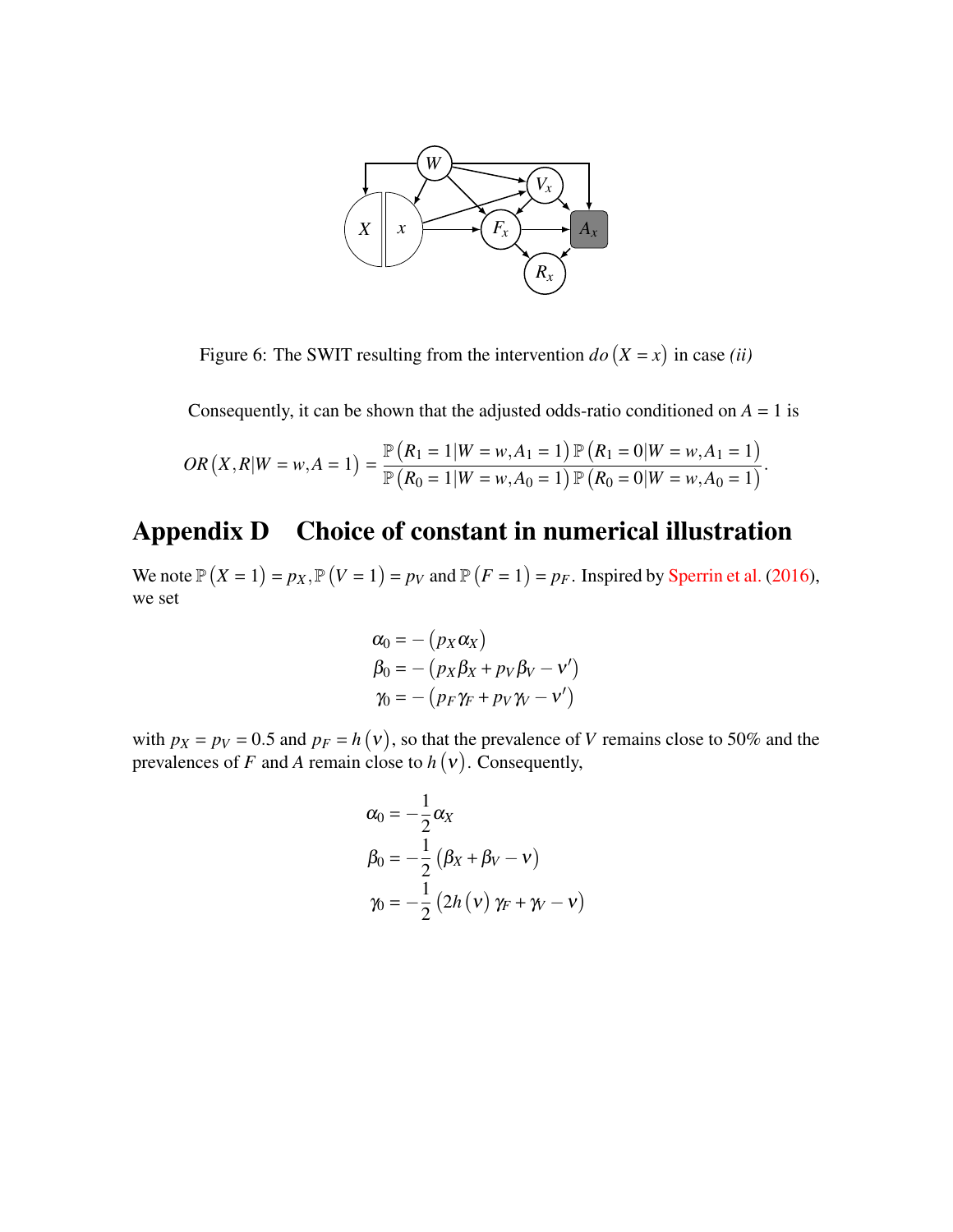## <span id="page-25-0"></span>Appendix E Analytic expression used to compute causal and associational effect in numerical illustration

Under our generative model, we get, for  $x \in \{0, 1\}$ ,

$$
\mathbb{P}\left(F_x = 1 | W = w\right) = \mathbb{P}\left(F = 1 | X = x, W = w\right)
$$
  
=  $\mathbb{P}\left(\{F = 1 | X = x, V = v, W = w\}\right) \mathbb{P}\left(V = v | X = x, W = w\right)\}$   
=  $\mathbb{P}\left(\beta_0 + \beta_0 + \beta_0 + \beta_0\right) \mathbb{P}\left(\alpha_0 + \alpha_0 + \beta_0\right) + \mathbb{P}\left(\beta_0 + \beta_0 + \beta_0\right) \mathbb{P}\left(\alpha_0 + \alpha_0 + \beta_0\right)$ 

$$
\mathbb{P}\left(R_{x} = 1 | W = w\right) = \mathbb{P}\left(A = 1, F = 1 | W = w\right)
$$
  
=  $\mathbb{P}\left[(A = 1 | F = 1, V = v, W = w\right) \mathbb{P}\left(F = 1 | X = x, V = v, W = w\right)$   

$$
\mathbb{P}\left(V = v | X = x, W = w\right)\}
$$
  
=  $\mathbb{P}\left(\gamma_{0} + \gamma_{F} + \gamma_{V}\right) \mathbb{P}\left(\beta_{0} + \beta_{X}x + \beta_{V}\right) \mathbb{P}\left(\alpha_{0} + \alpha_{X}x\right) + \mathbb{P}\left(\gamma_{0} + \gamma_{F}\right) \mathbb{P}\left(\beta_{0} + \beta_{X}x\right) \mathbb{P}\left(-\left(\alpha_{0} + \alpha_{X}x\right)\right)$ 

$$
\mathbb{P}\left(F=1|X=x,W=w,A=1\right)
$$
\n
$$
=\frac{\mathbb{P}\left(F=1,X=x,W=w,A=1\right)}{\mathbb{P}\left(X=x,W=w,A=1\right)}
$$
\n
$$
=\frac{\mathbb{P}\left(A=1|F=1,X=x,W=w\right)\mathbb{P}\left(F=1X=x,W=w\right)}{\mathbb{P}\left(A=1|X=x,W=w\right)\mathbb{P}\left(X=x|W=w\right)\mathbb{P}\left(W=w\right)}
$$
\n
$$
=\frac{\mathbb{P}\left\{\mathbb{P}\left(A=1|F=1,V=v,W=w\right)\mathbb{P}\left(F=1|X=x,V=v,W=w\right)\mathbb{P}\left(V=v|X=x,W=w\right)\right\}}{\mathbb{P}\left\{\mathbb{P}\left(A=1|F=f,V=v,W=w\right)\mathbb{P}\left(F=1|X=x,V=v,W=w\right)\mathbb{P}\left(V=v|X=x,W=w\right)\right\}}
$$
\n
$$
=\frac{\mathbb{P}\left\{\mathbb{P}\left(A=1|F=1,V=v,W=w\right)\mathbb{P}\left(F=1|X=x,V=v,W=w\right)\mathbb{P}\left(V=v|X=x,W=w\right)\mathbb{P}\left(\mathbb{P}\left\{\mathbb{P}\left(A=1|F=f,V=v,W=w\right)\mathbb{P}\left(F=1|X=x,V=v,W=w\right)\mathbb{P}\left(V=v|X=x,W=w\right)\mathbb{P}\left(\mathbb{P}\left\{\mathbb{P}\left(A=1|F=f,V=v,W=w\right)\mathbb{P}\left(F=1|X=x,V=v,W=w\right)\mathbb{P}\left(\mathbb{P}\left\{\mathbb{P}\left\{\mathbb{P}\left\{\mathbb{P}\left\{\mathbb{P}\left\{\mathbb{P}\left\{\mathbb{P}\left\{\mathbb{P}\left\{\mathbb{P}\left\{\mathbb{P}\left\{\mathbb{P}\left\{\mathbb{P}\left\{\mathbb{P}\left\{\mathbb{P}\left\{\mathbb{P}\left\{\mathbb{P}\left\{\mathbb{P}\left\{\mathbb{P}\left\{\mathbb{P}\left\{\mathbb{P}\left\{\mathbb{P}\left\{\mathbb{P}\left\{\mathbb{P}\left\{\mathbb{P}\left\{\mathbb{P}\left\{\mathbb{P}\left\{\mathbb{P}\left\{\mathbb{P}\left\{\mathbb{P}\left\{\mathbb{P}\left\{\mathbb{P}\left\{\mathbb{P
$$

## <span id="page-25-1"></span>Appendix F Numerical illustration with higher prevalences of *F* and *A*

Here, we consider the same causal model and the same set of values for the different paramaters considered in the model. We only change the value of  $v$  from 13 to 2 to get higher